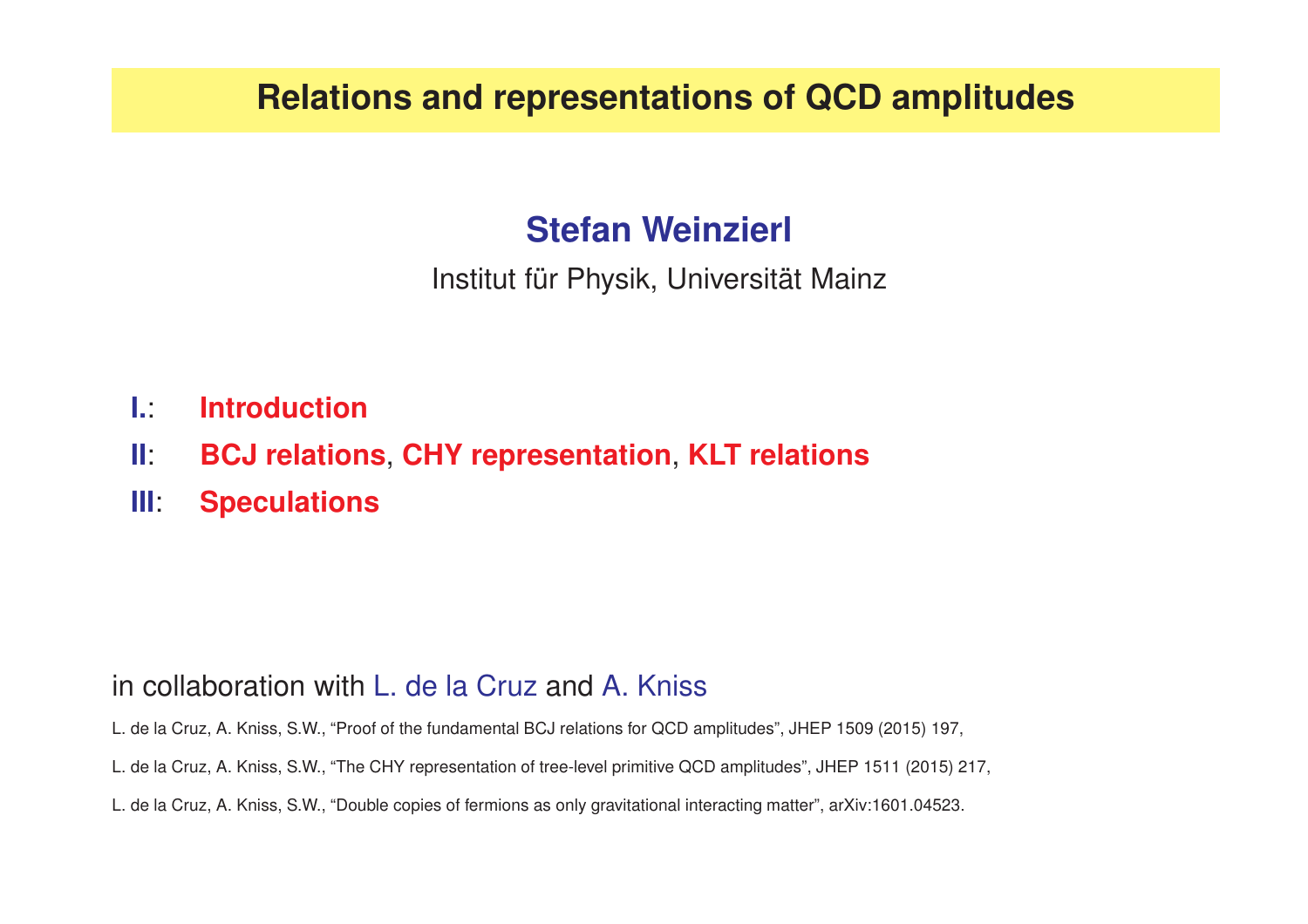### **Introduction: QCD amplitudes**

- Pure Yang-Mills theory ("gluons only"):
	- **–** Self-interactions of massless gauge bosons.
- QCD ("gluons and quarks"):
	- **–** Massless gauge bosons plus fermions in the fundamental representation of the gauge group.
	- **–** Flavour is conserved.
	- **–** The fermions may be massive.

Consider scattering amplitudes with  $n$  external particles ( $n_g$  gluons,  $n_q$  quarks,  $n_q$  antiquarks).

$$
n = n_g + 2n_q.
$$

In this talk: No loops, only legs!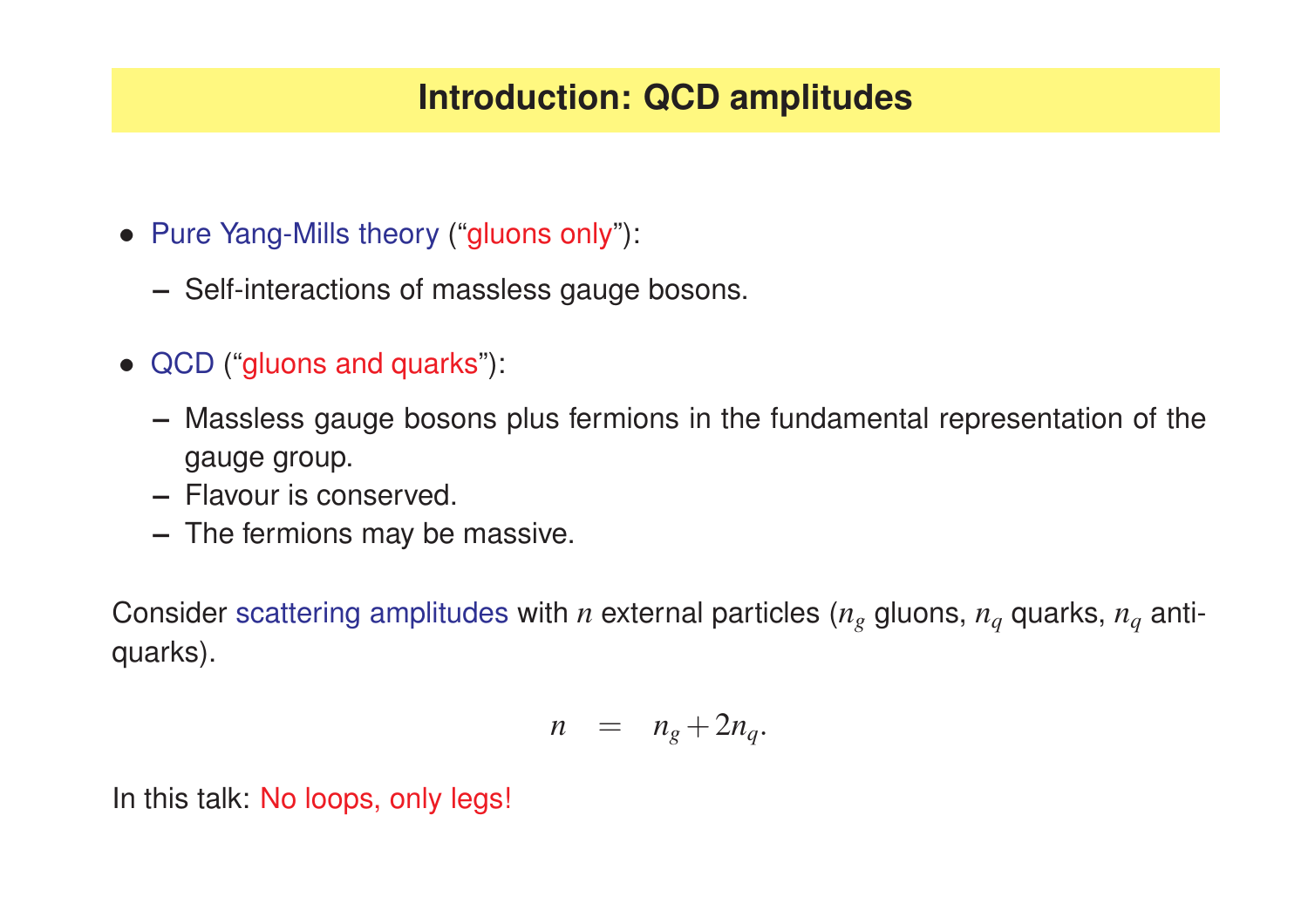QCD amplitudes may be decomposed into sums of group-theoretical factors multiplied by kinematic functions called primitive amplitudes.

Example: The *<sup>n</sup>*-gluon tree amplitude:

$$
\mathcal{A}_{n}^{\text{YM}}(1,2,...,n) \quad = \quad g^{n-2} \sum_{\sigma \in S_n/Z_n} \underbrace{2 \; \text{Tr} \left( T^{a_{\sigma(1)}} ... T^{a_{\sigma(n)}} \right)}_{\text{colour factors}} \; \underbrace{ A_{n}^{\text{YM}} \left( \sigma(1),...,\sigma(n) \right)}_{\text{primitive amplitudes}}.
$$

Properties of the primitive amplitudes:

- All group-theoretical factors have been stripped off.
- The primitive amplitudes are gauge-invariant.
- Each primitive amplitude has a fixed cyclic order of the external legs.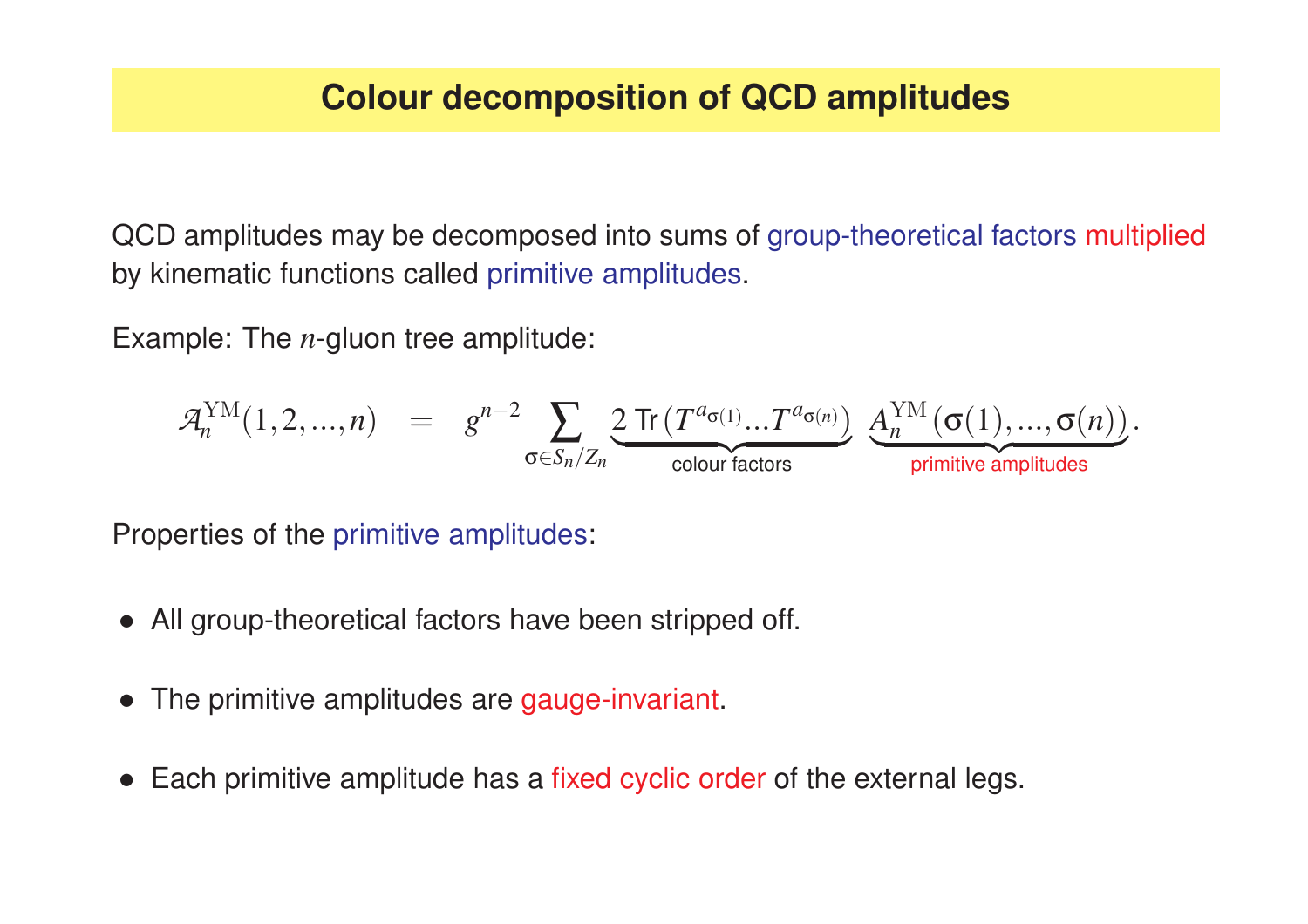#### **Feynman rules**

Primitive amplitudes are calculated from cyclic-ordered Feynman rules:

$$
\int_{\mathcal{S}} \int_{\mathcal{S}} \int_{\mathcal{S}} \int_{\mathcal{S}} \int_{\mathcal{S}} \int_{\mathcal{S}} \int_{\mathcal{S}} \int_{\mathcal{S}} \int_{\mathcal{S}} \int_{\mathcal{S}} \int_{\mathcal{S}} \int_{\mathcal{S}} \int_{\mathcal{S}} \int_{\mathcal{S}} \int_{\mathcal{S}} \int_{\mathcal{S}} \int_{\mathcal{S}} \int_{\mathcal{S}} \int_{\mathcal{S}} \int_{\mathcal{S}} \int_{\mathcal{S}} \int_{\mathcal{S}} \int_{\mathcal{S}} \int_{\mathcal{S}} \int_{\mathcal{S}} \int_{\mathcal{S}} \int_{\mathcal{S}} \int_{\mathcal{S}} \int_{\mathcal{S}} \int_{\mathcal{S}} \int_{\mathcal{S}} \int_{\mathcal{S}} \int_{\mathcal{S}} \int_{\mathcal{S}} \int_{\mathcal{S}} \int_{\mathcal{S}} \int_{\mathcal{S}} \int_{\mathcal{S}} \int_{\mathcal{S}} \int_{\mathcal{S}} \int_{\mathcal{S}} \int_{\mathcal{S}} \int_{\mathcal{S}} \int_{\mathcal{S}} \int_{\mathcal{S}} \int_{\mathcal{S}} \int_{\mathcal{S}} \int_{\mathcal{S}} \int_{\mathcal{S}} \int_{\mathcal{S}} \int_{\mathcal{S}} \int_{\mathcal{S}} \int_{\mathcal{S}} \int_{\mathcal{S}} \int_{\mathcal{S}} \int_{\mathcal{S}} \int_{\mathcal{S}} \int_{\mathcal{S}} \int_{\mathcal{S}} \int_{\mathcal{S}} \int_{\mathcal{S}} \int_{\mathcal{S}} \int_{\mathcal{S}} \int_{\mathcal{S}} \int_{\mathcal{S}} \int_{\mathcal{S}} \int_{\mathcal{S}} \int_{\mathcal{S}} \int_{\mathcal{S}} \int_{\mathcal{S}} \int_{\mathcal{S}} \int_{\mathcal{S}} \int_{\mathcal{S}} \int_{\mathcal{S}} \int_{\mathcal{S}} \int_{\mathcal{S}} \int_{\mathcal{S}} \int_{\mathcal{S}} \int_{\mathcal{S}} \int_{\mathcal{S}} \int_{\mathcal{S}} \int_{\mathcal{S}} \int_{\mathcal{S}} \int_{\mathcal{S}} \int_{\
$$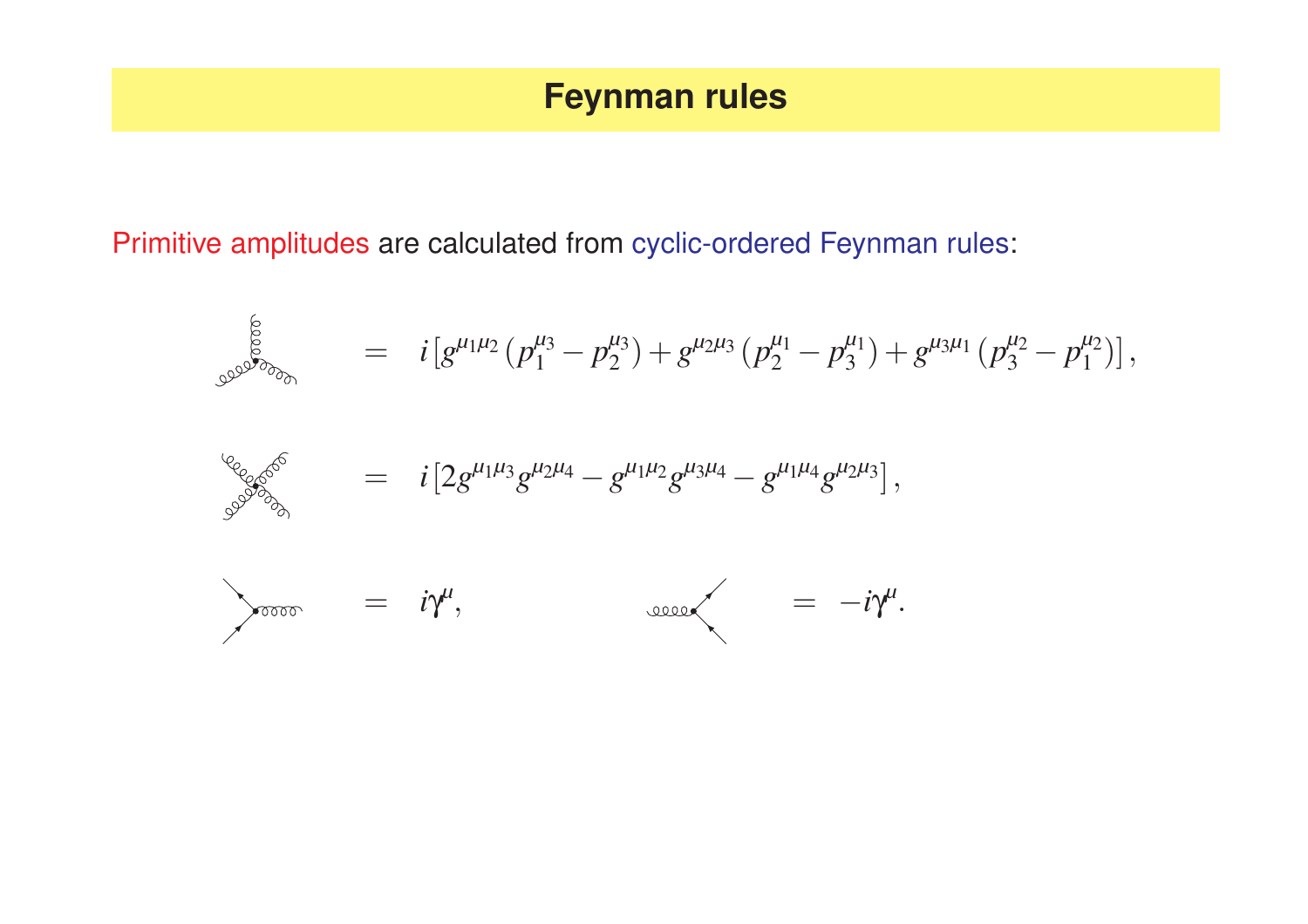### **Part I**

# BCJ relations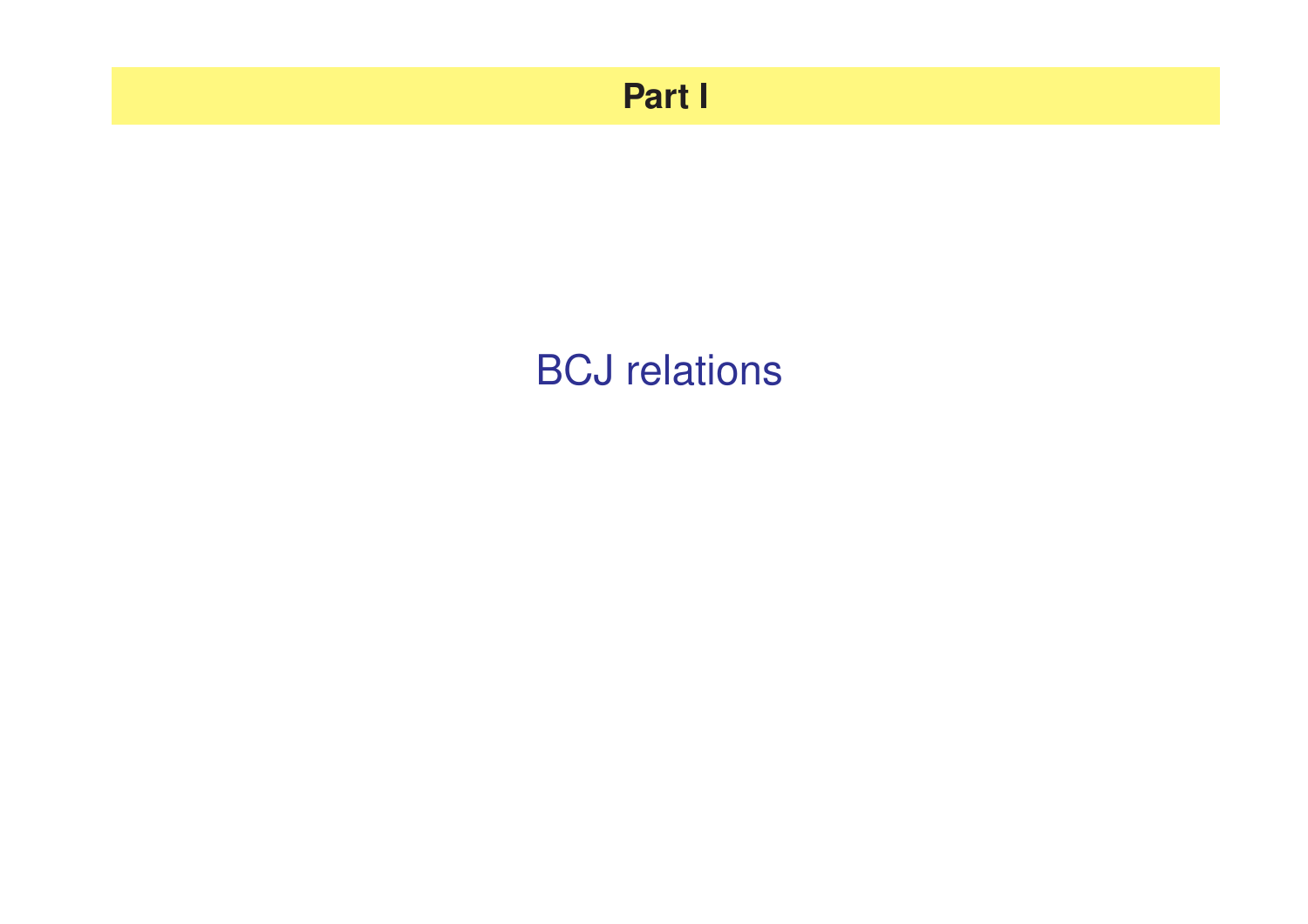### **Pure Yang-Mills theory**

How many independent primitive amplitudes are there for the *<sup>n</sup>*-gluon tree amplitude?

- There are *n*! external orderings.
- Cyclic invariance reduce the number to (*<sup>n</sup>*−<sup>1</sup>)!.
- The Kleiss-Kuijf relations reduce the number to  $(n-2)!$ . Kleiss, Kuijf, 1989
- The Bern-Carrasco-Johansson relations reduce the number to (*<sup>n</sup>*−<sup>3</sup>)!. Bern, Carrasco, Johansson, 2008

Basis of independent amplitudes consists of (*<sup>n</sup>*−<sup>3</sup>)! elements.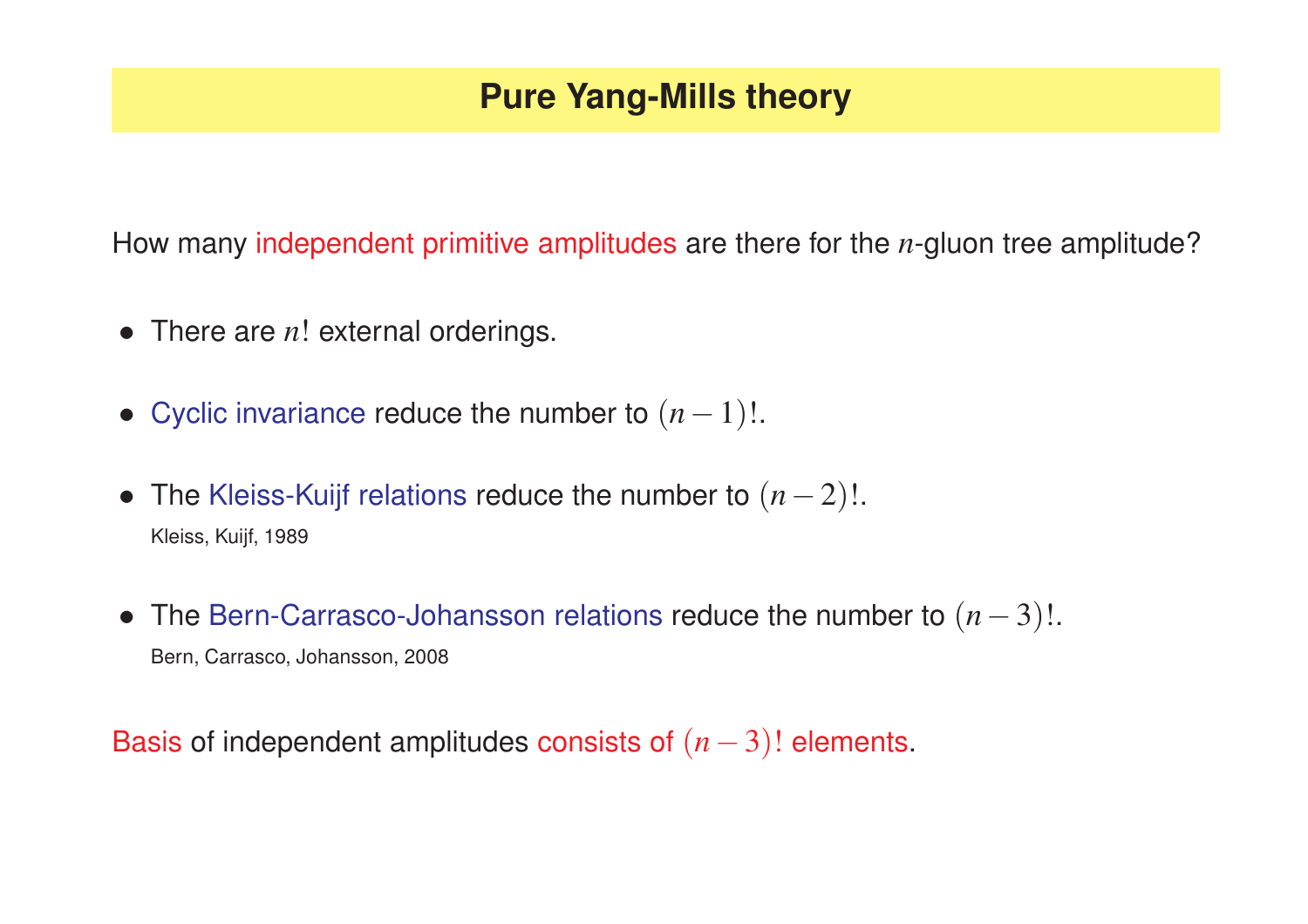#### **Relations among pure gluon amplitudes**

• Cyclic invariance:

$$
A_n^{\text{YM}}(1,2,...,n) = A_n^{\text{YM}}(2,...,n,1).
$$

Proof: trivial

• Kleiss-Kuijf relations:

$$
A_n^{\text{YM}}(1,\vec{\beta},2,\vec{\alpha}) = (-1)^{n-2-j} \sum_{\sigma \in \vec{\alpha} \sqcup \vec{\beta}^T} A_n^{\text{YM}}(1,2,\sigma_1,...,\sigma_{n-2}).
$$

Reason: anti-symmetry of the vertices

• Fundamental Bern-Carrasco-Johansson relations:

$$
\sum_{i=2}^{n-1} \left( \sum_{j=i+1}^{n} 2p_2 p_j \right) A_n^{\text{YM}}(1,3,...,i,2,i+1,...,n-1,n) = 0.
$$

Reason: Jacobi-like identities for kinematical numerators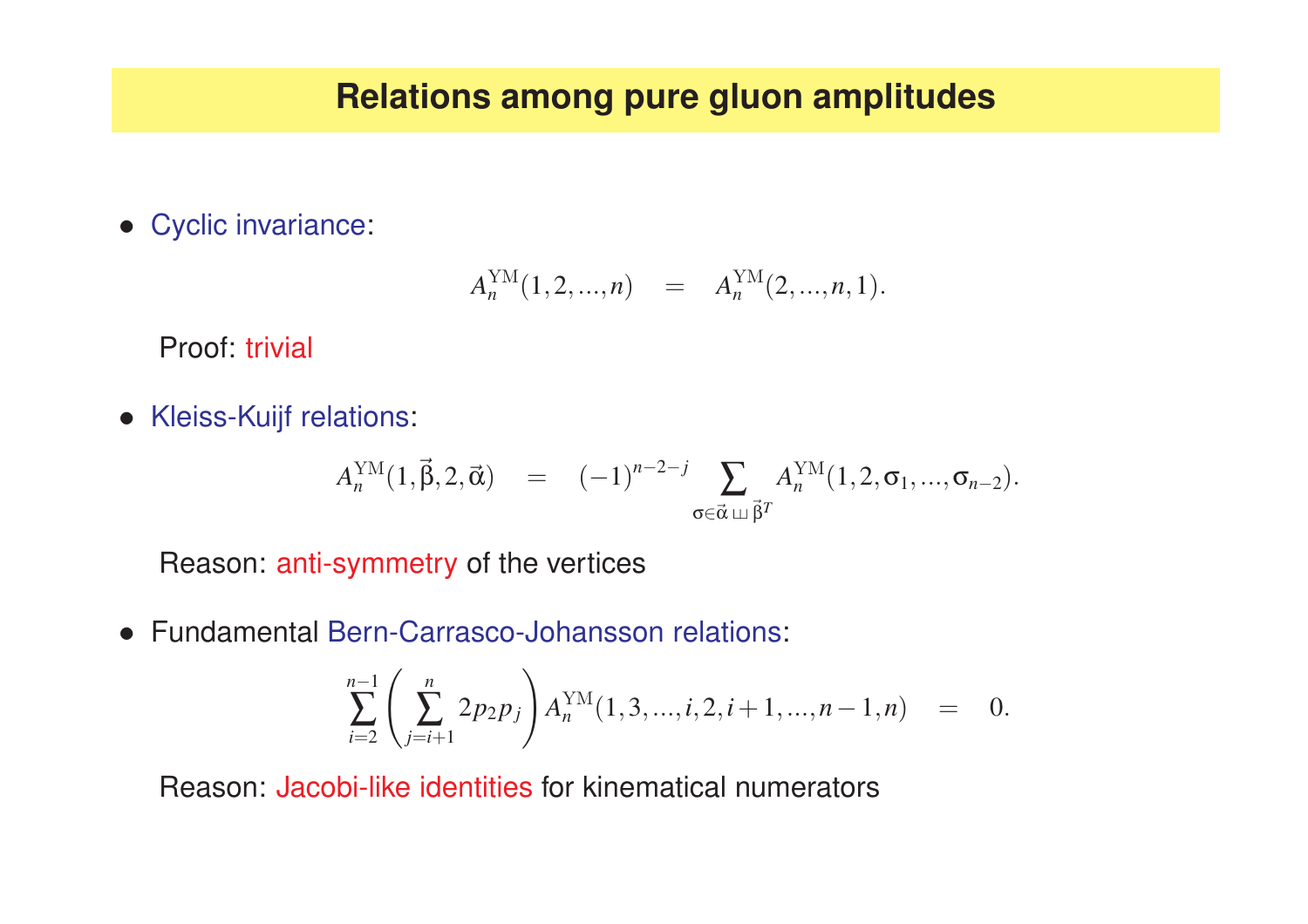#### **Jacobi-like identities for kinematical numerators**

Colour-kinematics duality states that gauge theory amplitudes can be brought in <sup>a</sup> form

$$
\mathcal{A}_n^{\text{YM}} \;\; = \;\; i g^{n-2} \sum_{\text{trivalent graphs } G} \frac{C(G) N(G)}{D(G)}, \qquad \quad D(G) = \prod_{\text{edges } e} s_e,
$$

where the kinematical numerators  $N(G)$  satisfy Jacobi-like relations, whenever the  $\operatorname{\mathsf{corresponding}}$  colour factors  $C(G)$  do:



 $C(G_1) + C(G_2) + C(G_3) = 0 \Rightarrow N(G_1) + N(G_2) + N(G_3) = 0$ 

Bern, Carrasco, Johansson, 2010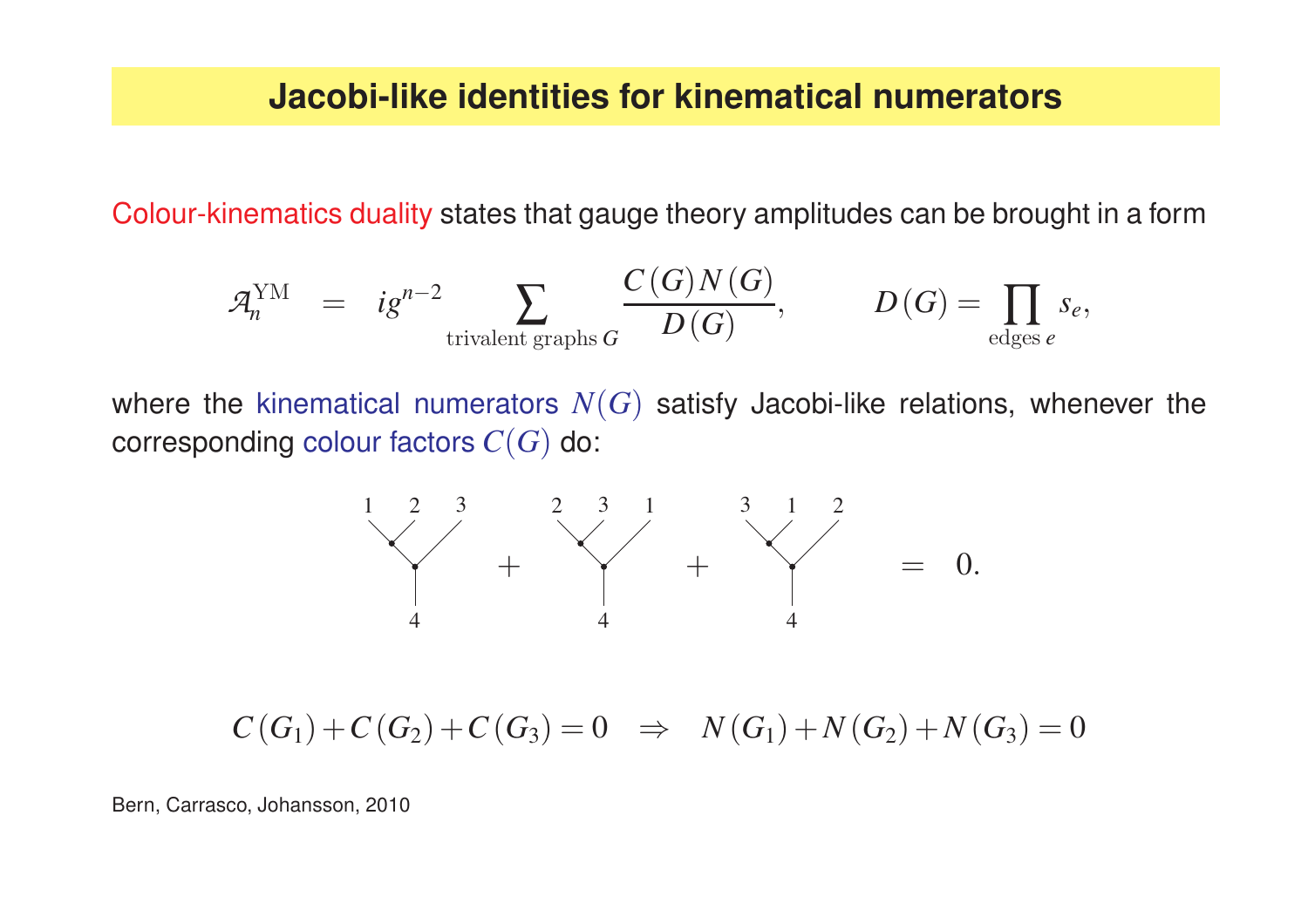Consider now primitive tree amplitudes with gluons and quarks. What are the relations?

- The trivial and obvious relations:
	- **–** Cyclic invariance
	- **–** Kleiss-Kuijf relations
	- **–** No-crossed-fermion-lines relation (new!)
- The non-trivial relations:
	- **–** Fundamental BCJ relations for gluons:

$$
\sum_{i=2}^{n-1} \left( \sum_{j=i+1}^{n} 2p_2 p_j \right) A_n^{\text{QCD}}(1,3,...,i,2_g,i+1,...,n-1,n) = 0.
$$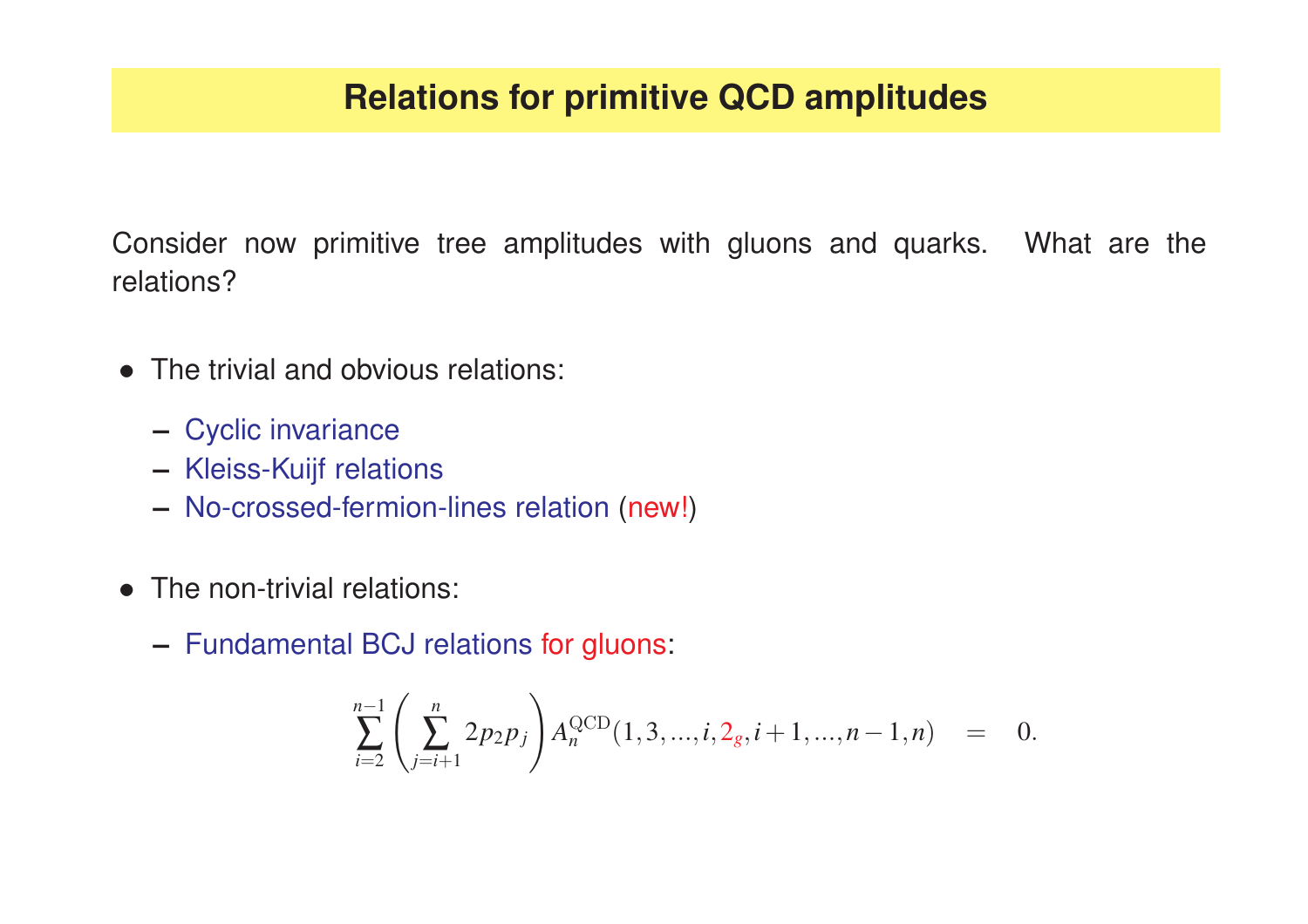#### **Relations for primitive QCD amplitudes**

- BCJ relations for primitive QCD tree amplitudes:
	- **–** Conjectured by H. Johansson and A. Ochirov, July 2015.
	- **–** Proven by L. de la Cruz, A. Kniss and S.W., August 2015.
	- **–** Proof based on BCFW recursion.
- Size of basis:

$$
N_{\text{basis}} = \begin{cases} (n-3)!, & n_q \in \{0,1\}, \\ (n-3)! \frac{2(n_q-1)}{n_q!}, & n_q \ge 2. \end{cases}
$$

• Example: 3 quark pairs:

 $A_6(q_1,q_2,q_3,\bar{q}_3,\bar{q}_2,\bar{q}_1),\; A_6(q_1,q_3,\bar{q}_3,q_2,\bar{q}_2,\bar{q}_1),\; A_6(q_1,q_3,q_2,\bar{q}_2,\bar{q}_3,\bar{q}_1),\; A_6(q_1,q_2,\bar{q}_2,q_3,\bar{q}_3,\bar{q}_1).$ Compare 6 gluons:

*A* <sup>6</sup>(<sup>1</sup>,2,3,4,5,<sup>6</sup>), *<sup>A</sup>* <sup>6</sup>(<sup>1</sup>,3,4,2,5,<sup>6</sup>), *<sup>A</sup>* <sup>6</sup>(<sup>1</sup>,4,2,3,5,<sup>6</sup>), *<sup>A</sup>* <sup>6</sup>(<sup>1</sup>,4,3,2,5,<sup>6</sup>), *<sup>A</sup>* <sup>6</sup>(<sup>1</sup>,3,2,4,5,<sup>6</sup>), *<sup>A</sup>* <sup>6</sup>(<sup>1</sup>,2,4,3,5,<sup>6</sup>).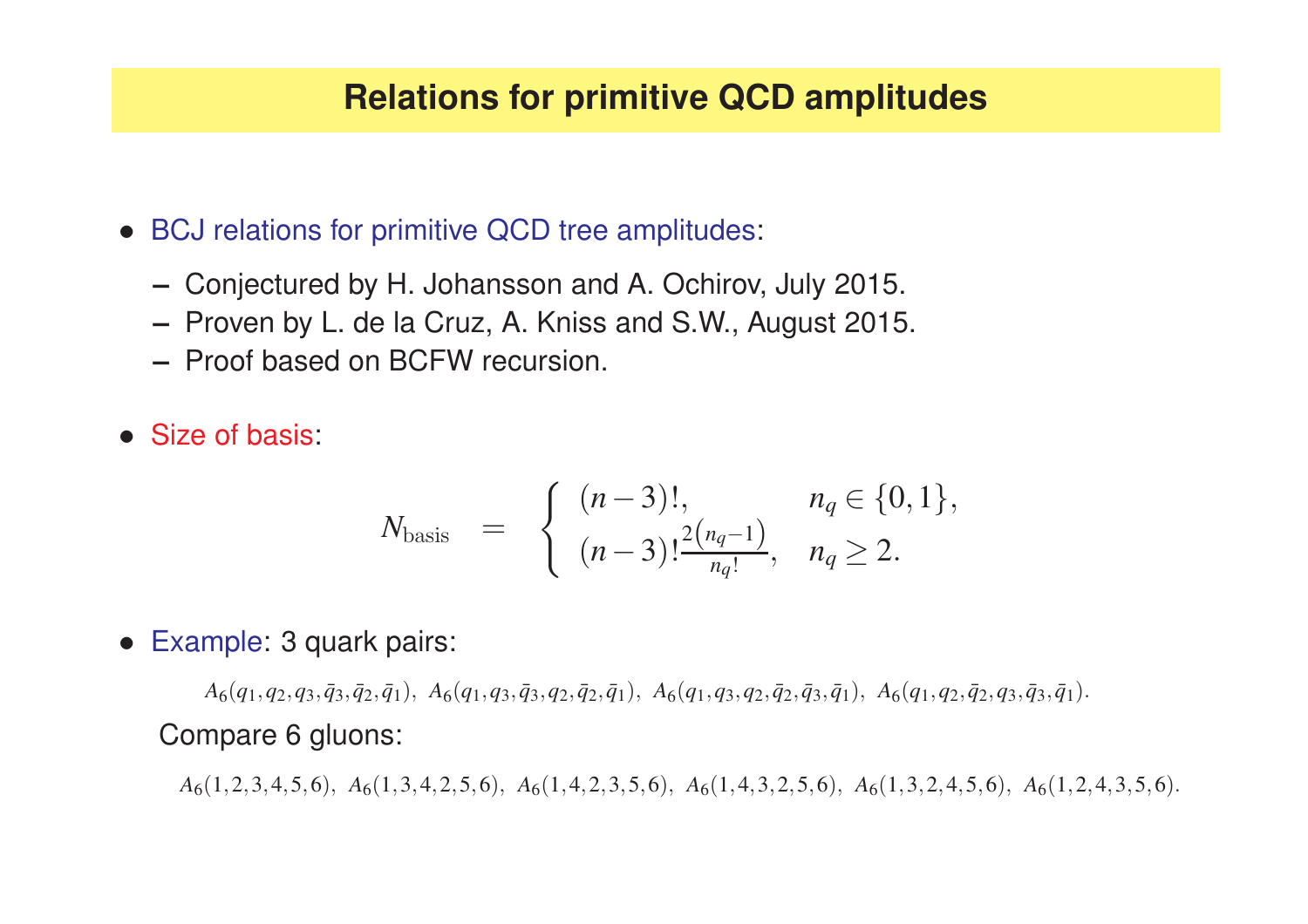### **Part II**

# CHY representation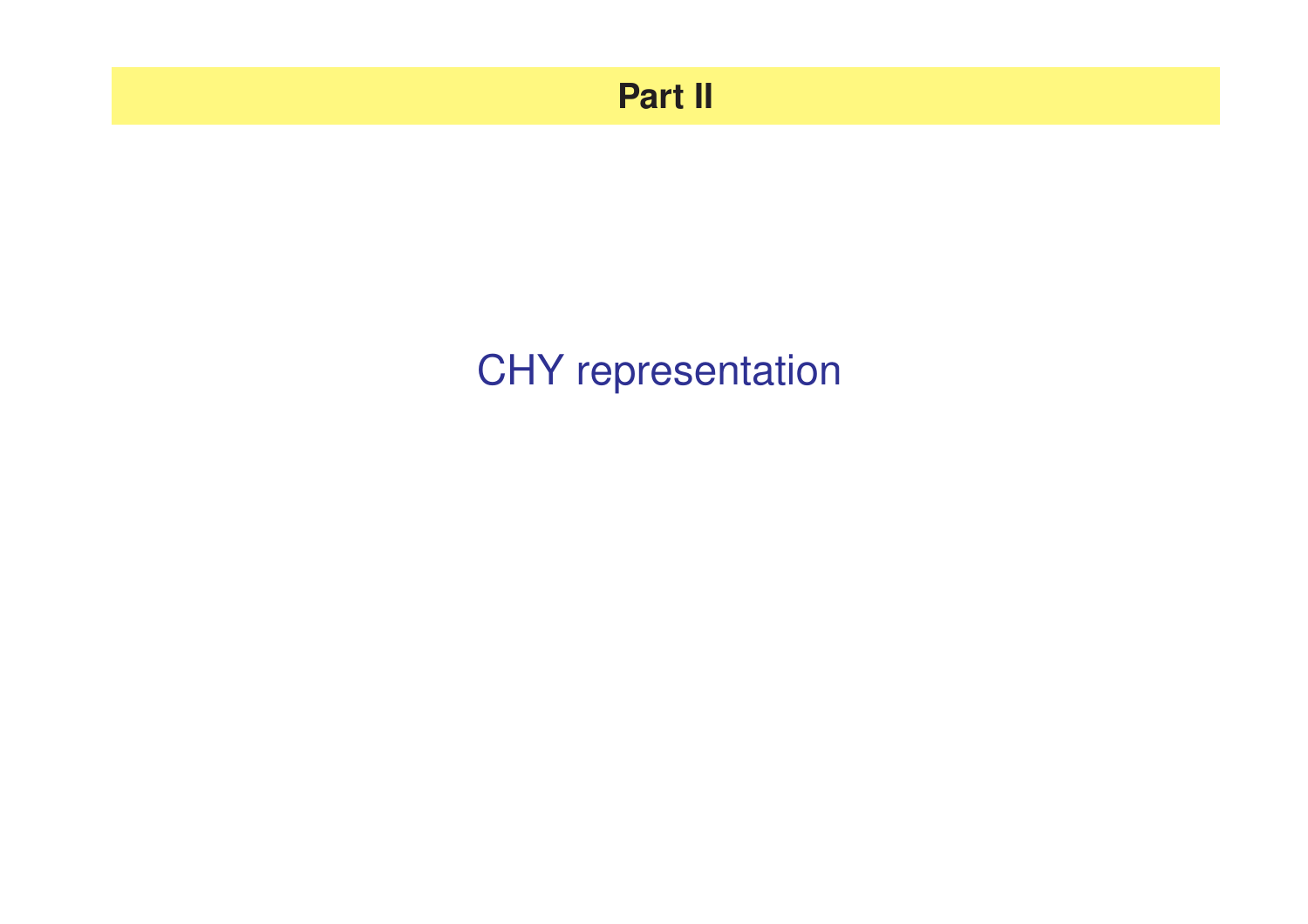The *<sup>n</sup>*-gluon tree amplitude with external ordering *<sup>w</sup>* and helicity configuration ε has a representation in the form of <sup>a</sup> global residue:

$$
A_n^{\text{YM}}(w,p,\epsilon) = i \sum_{\text{solutions }j} J(z^{(j)},p) C(w,z^{(j)}) E(z^{(j)},p,\epsilon).
$$

The sum is over the inequivalent solutions  $z=(z_1,z_2,...,z_n)$  of the scattering equations

$$
f_i(z,p) = \sum_{j=1, j\neq i}^n \frac{2p_i \cdot p_j}{z_i - z_j}.
$$

The function  $C\left (w, z^{(j)} \right )$  encodes the information on the external ordering, the function  $E(z^{(j)}, p, \varepsilon)$  encodes the information on the external polarisations.

Cachazo, He, Yuan, 2013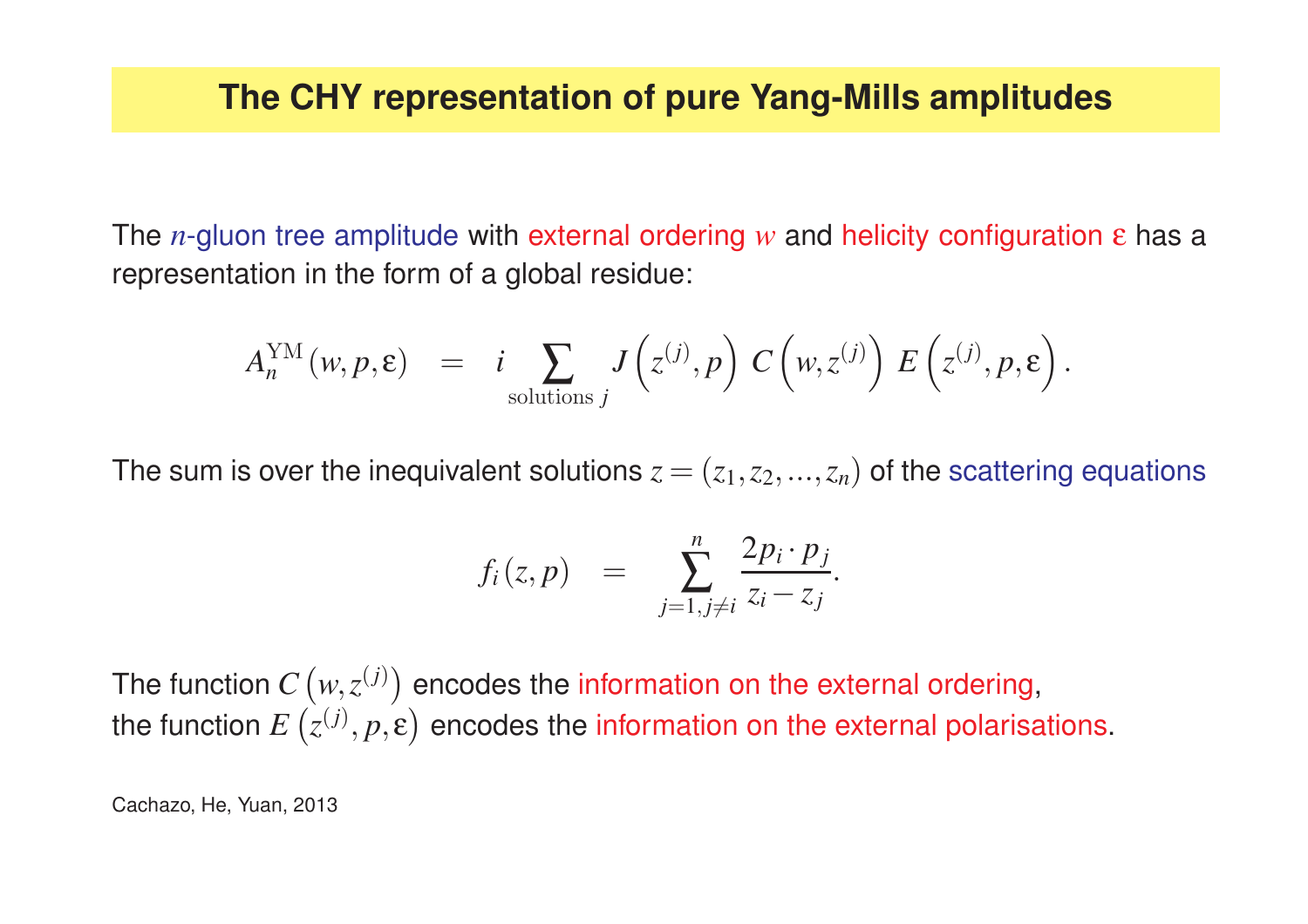Is there <sup>a</sup> similar representation for primitive QCD tree amplitudes, which separates the information on the ordering from the one on the polarisations? Yes!

$$
A_n^{\text{QCD}}(w,p,\epsilon) = i \sum_{\text{solutions } j} J(z^{(j)},p) \hat{C}(w,z^{(j)}) \hat{E}(z^{(j)},p,\epsilon).
$$

- Construction of  $\hat{C}\left (w, z^{(j)} \right )$  based on amplitude relations.
- Construction of  $\hat{E}\left(z^{(j)}, p, \varepsilon\right)$  based on pseudo-inverse matrices.
- Factorisation not unique.
- Valid for massless and massive quarks.

L. de la Cruz, A. Kniss and S.W., 2015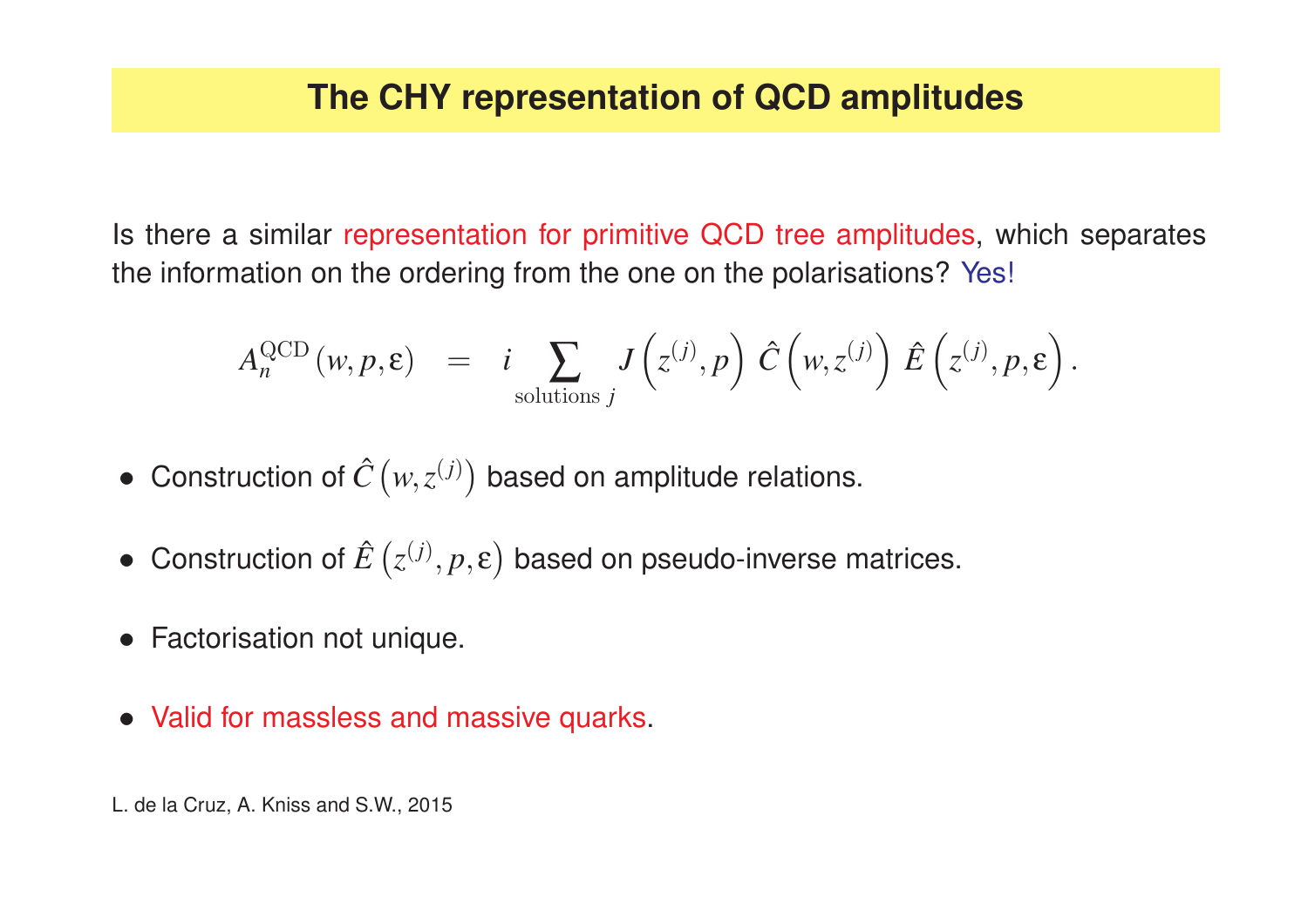### **Part III**

## KLT relations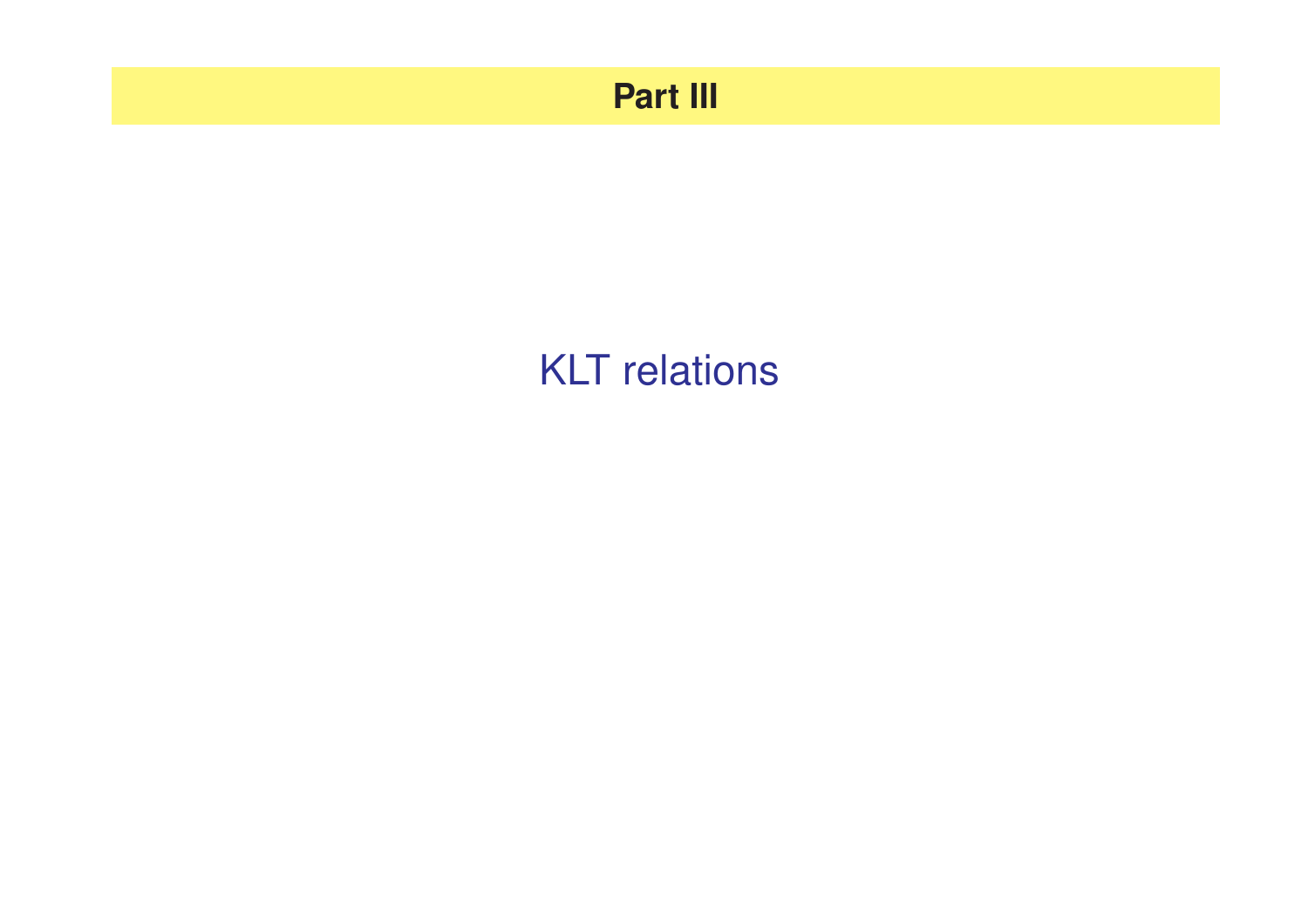#### **Perturbative gravity**

Let us consider (small) fluctuations around the flat Minkowski metric

$$
g_{\mu\nu} = \eta_{\mu\nu} + \kappa h_{\mu\nu},
$$

with  $\kappa = \sqrt{32\pi G}$  and consider an effective theory defined by the Einstein-Hilbert Lagrangian

$$
{\cal L}_{\rm EH} \quad = \quad -\frac{2}{\kappa^2}\sqrt{-g}R.
$$

The field *hµ*<sup>ν</sup> describes <sup>a</sup> graviton.

The inverse metric  $g^{\mu\nu}$  and  $\sqrt{-g}$  are infinite series in  $h_{\mu\nu}$ , therefore

$$
\mathcal{L}_{\rm EH} + \mathcal{L}_{\rm GF} = \sum_{n=2}^{\infty} \mathcal{L}^{(n)},
$$

where  $L^{(n)}$  contains exactly *n* fields  $h_{\mu\nu}$ . Thus the Feynman rules will give an infinite tower of vertices.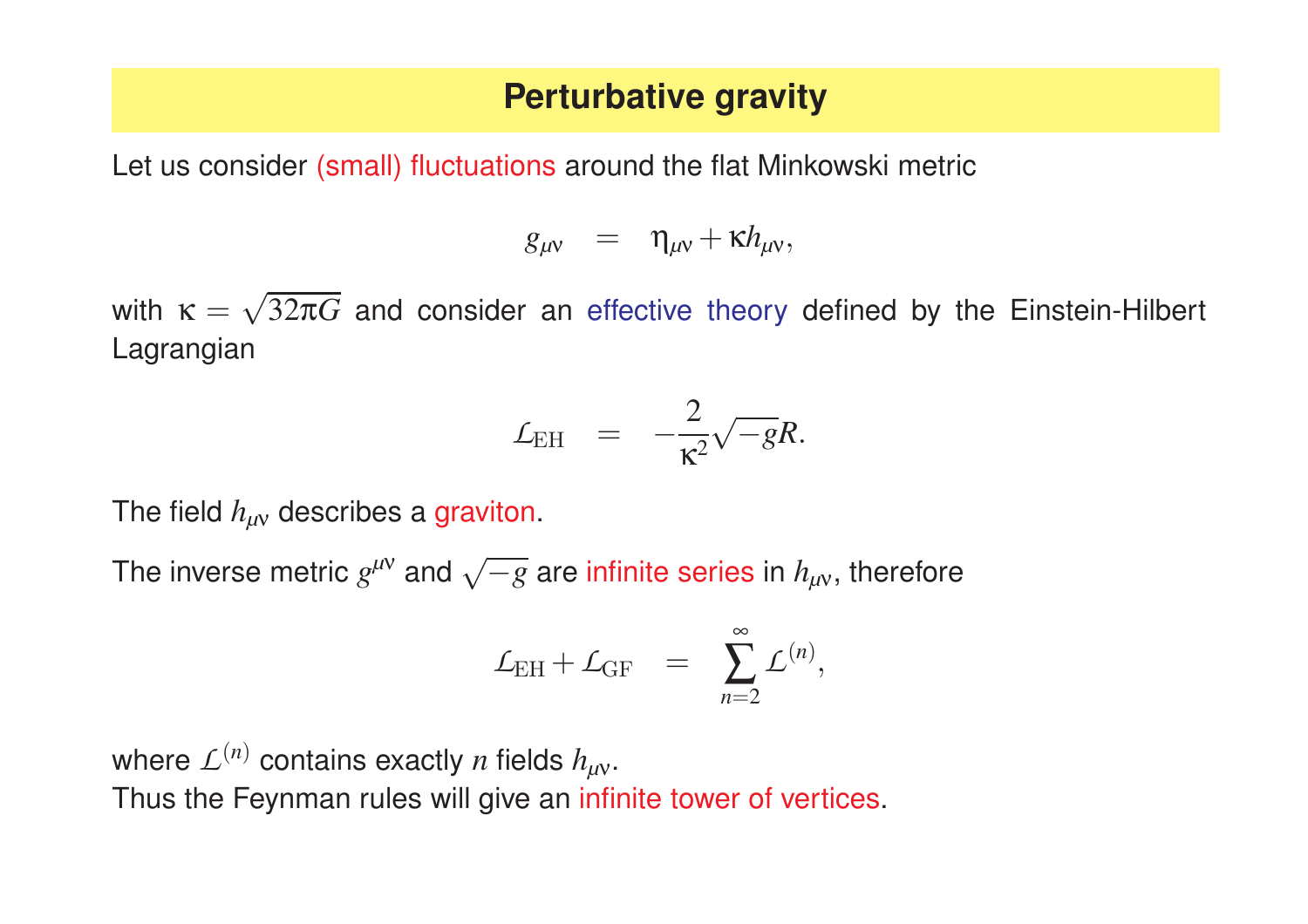The *<sup>n</sup>*-particle double-ordered scalar amplitude *m n* with three-valent vertices:

$$
m_n(w,\tilde{w},p) = i \sum_{\text{solutions }j} J(z^{(j)},p) C(w,z^{(j)}) C(\tilde{w},z^{(j)})
$$

The *n*-gluon primitive amplitude  $A_n^{\text{YM}}$ :

$$
A_n^{\text{YM}}(w, p, \varepsilon) = i \sum_{\text{solutions } j} J(z^{(j)}, p) C(w, z^{(j)}) E(z^{(j)}, p, \varepsilon)
$$

The *<sup>n</sup>*-graviton amplitude *Mn*:

$$
M_n(p, \varepsilon, \tilde{\varepsilon}) = i \sum_{\text{solutions } j} J(z^{(j)}, p) E(z^{(j)}, p, \varepsilon) E(z^{(j)}, p, \tilde{\varepsilon})
$$

Cachazo, He and Yuan, 2013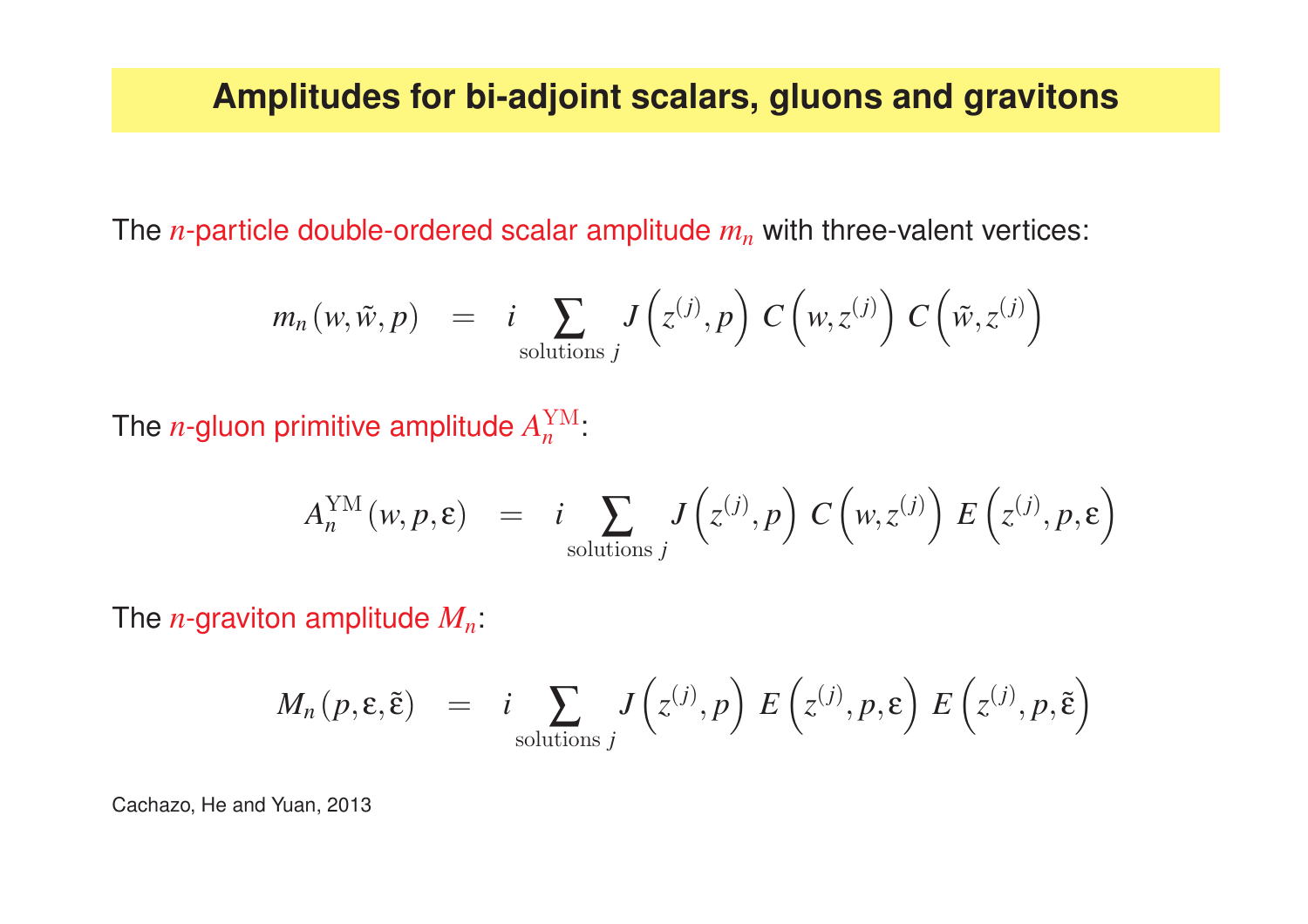#### **Graviton amplitudes from gluon amplitudes**

• CHY representation:

$$
M_n(p, \varepsilon, \tilde{\varepsilon}) = i \sum_{\text{solutions } j} J(z^{(j)}, p) E(z^{(j)}, p, \varepsilon) E(z^{(j)}, p, \tilde{\varepsilon})
$$

Cachazo, He and Yuan, 2013

• Colour-kinematics duality:

$$
M_n(p, \varepsilon, \tilde{\varepsilon}) = (-1)^{n-3} i \sum_{\text{trivalent graphs } G} \frac{N(G)N(G)}{D(G)}
$$

Bern, Carrasco,Johansson, 2010

• KLT relations:

$$
M_n(p, \varepsilon, \tilde{\varepsilon}) = -i \sum_{w, \tilde{w} \in B} A_n^{\rm YM}(p, w, \varepsilon) S_{w\tilde{w}} A_n^{\rm YM}(p, \tilde{w}, \tilde{\varepsilon})
$$

Kawai, Lewellen, Tye, 1986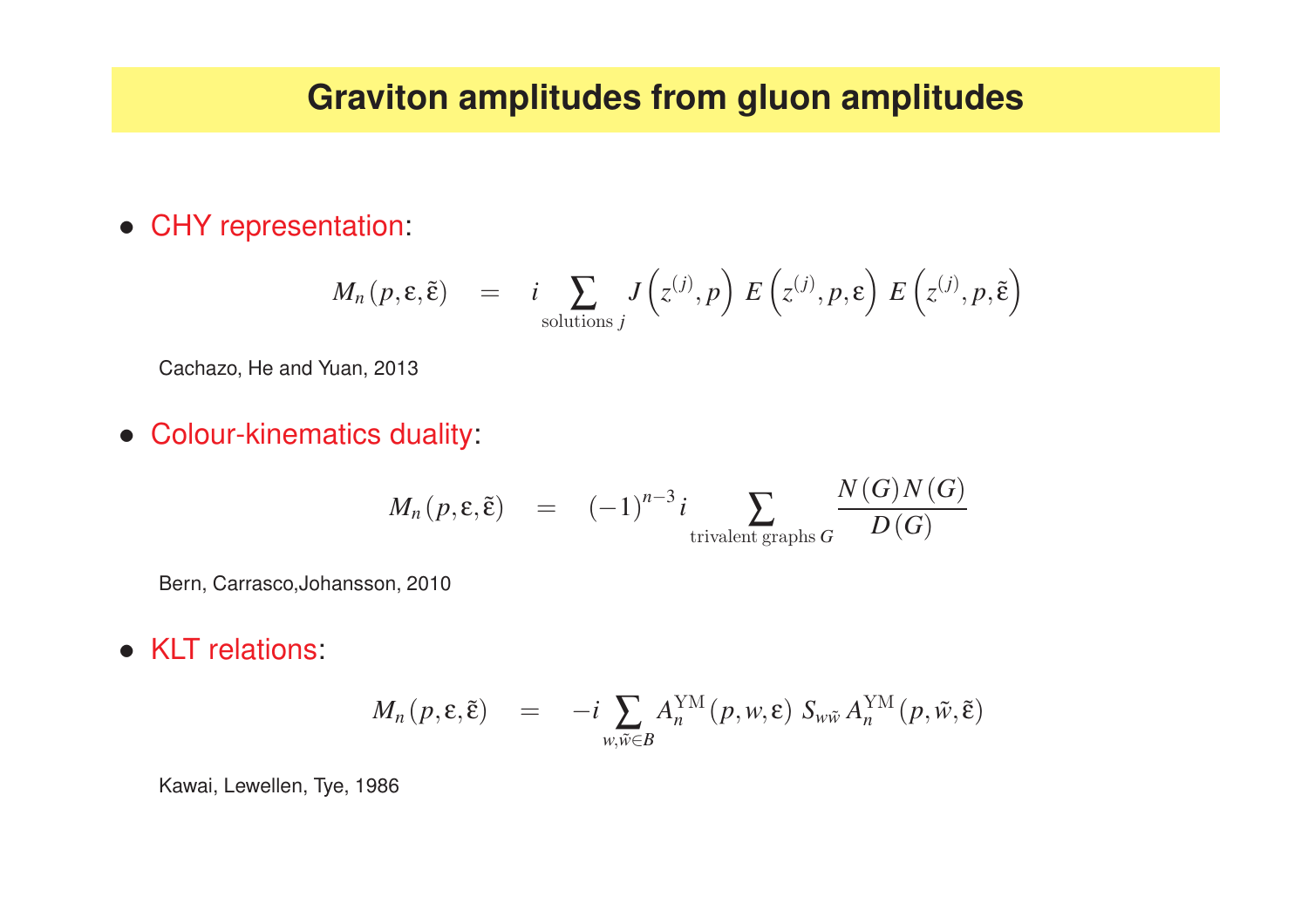#### **KLT relations**

Recall:  $m_n(w, \tilde{w}, p)$  double-ordered scalar amplitude with three-valent vertices:

Define  $(n-3)! \times (n-3)!$ -dimensional matrix  $m_{w\tilde{w}}$  by

$$
m_{w\tilde w} = m_n(w,\tilde w,p).
$$

Define KLT-matrix as the inverse of the matrix *<sup>m</sup>*:

$$
S = m^{-1}
$$

The matrix *S* enters

$$
M_n(p, \varepsilon, \tilde{\varepsilon}) = -i \sum_{w, \tilde{w} \in B} A_n^{\rm YM}(p, w, \varepsilon) S_{w\tilde{w}} A_n^{\rm YM}(p, \tilde{w}, \tilde{\varepsilon})
$$

Bjerrum-Bohr, Damgaard, Sondergaard, Vanhove, 2010, Cachazo, He and Yuan, 2013, de la Cruz, Kniss, S.W., 2016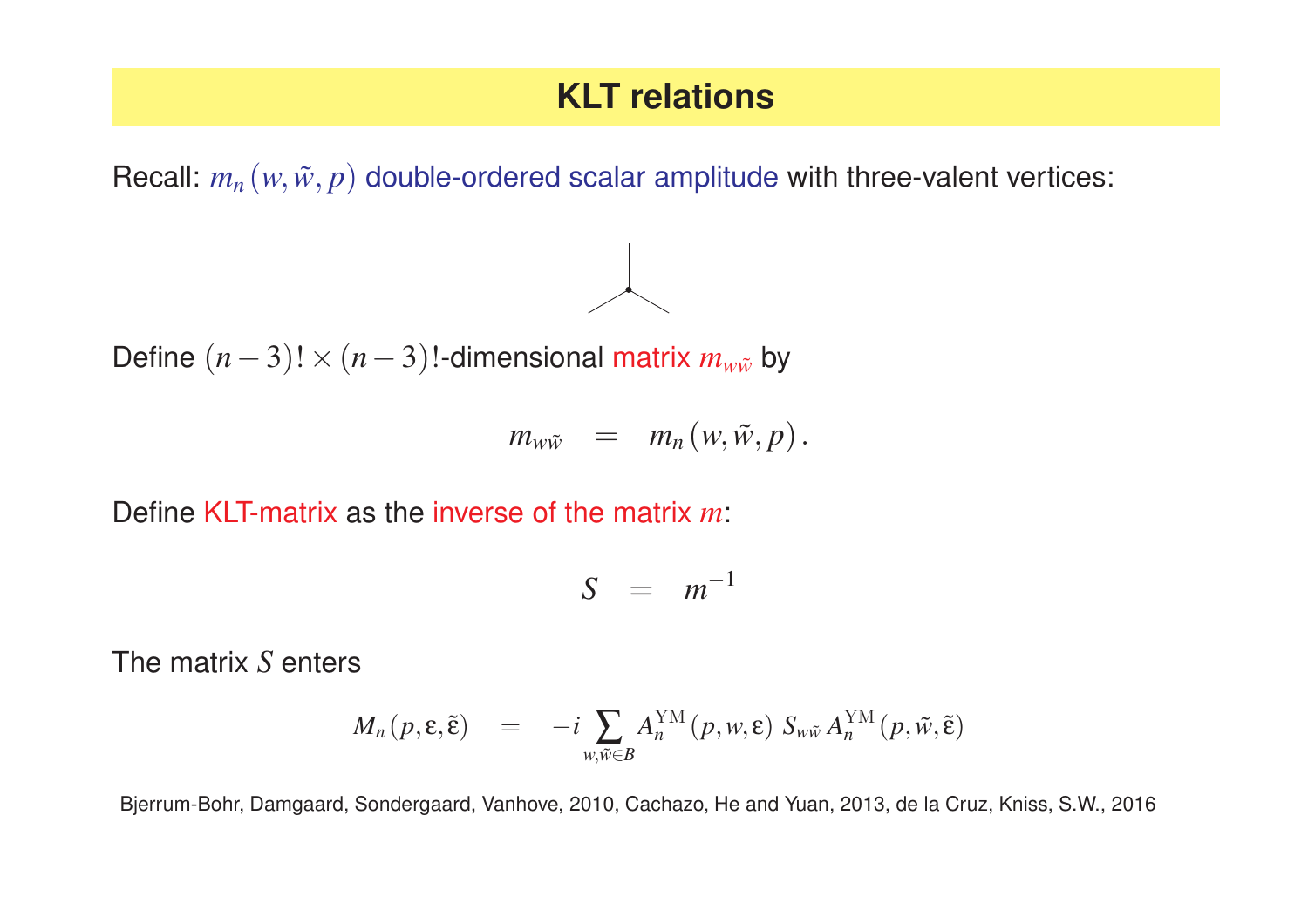#### **Generalisation**

• Let's try the following:

gluon amplitudes  $\longrightarrow$  double copy double copy graviton amplitudes extension QCD amplitudes  $\longrightarrow$  double copy 2??

- Double copy of QCD amplitudes:
	- **–** Generalised KLT relations
	- **–** Colour-kinematics duality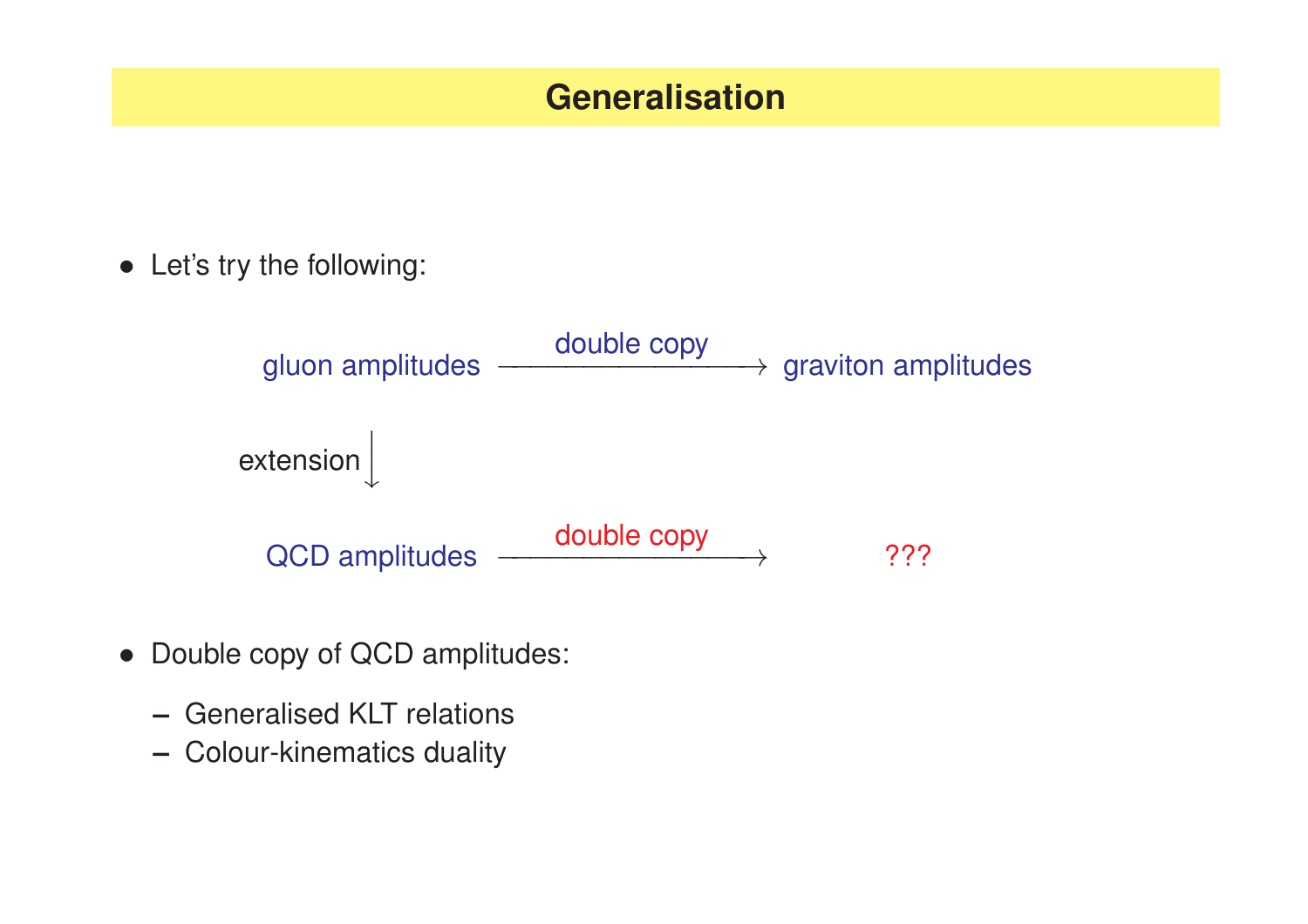#### **Generalised KLT relations**

Let us now consider double-ordered amplitudes  $m_n^{\text{flav}}(w, \tilde{w}, p)$  with un-flavoured massless scalars (as before) and flavoured scalars (massless or massive).



Flavour is conserved. Define  $N_{\rm basis} \times N_{\rm basis}$ -dimensional matrix  $m_{w \tilde w}^{\rm flux}$  by

$$
m_{w\widetilde{w}}^{\mathrm{flav}}\quad =\quad m^{\mathrm{flav}}_n\left(w,\widetilde{w},p\right).
$$

Define generalised KLT-matrix as the inverse of the matrix  $m^{\rm{flav}}$ :

$$
S^{\text{flav}} = (m^{\text{flav}})^{-1}
$$

and

$$
M_n^{\text{method 1}}(p, \varepsilon, \tilde{\varepsilon}) = -i \sum_{w, \tilde{w} \in B} A_n^{\text{QCD}}(p, w, \varepsilon) S_{w\tilde{w}}^{\text{flav}} A_n^{\text{QCD}}(p, \tilde{w}, \tilde{\varepsilon})
$$

de la Cruz, Kniss, S.W., 2016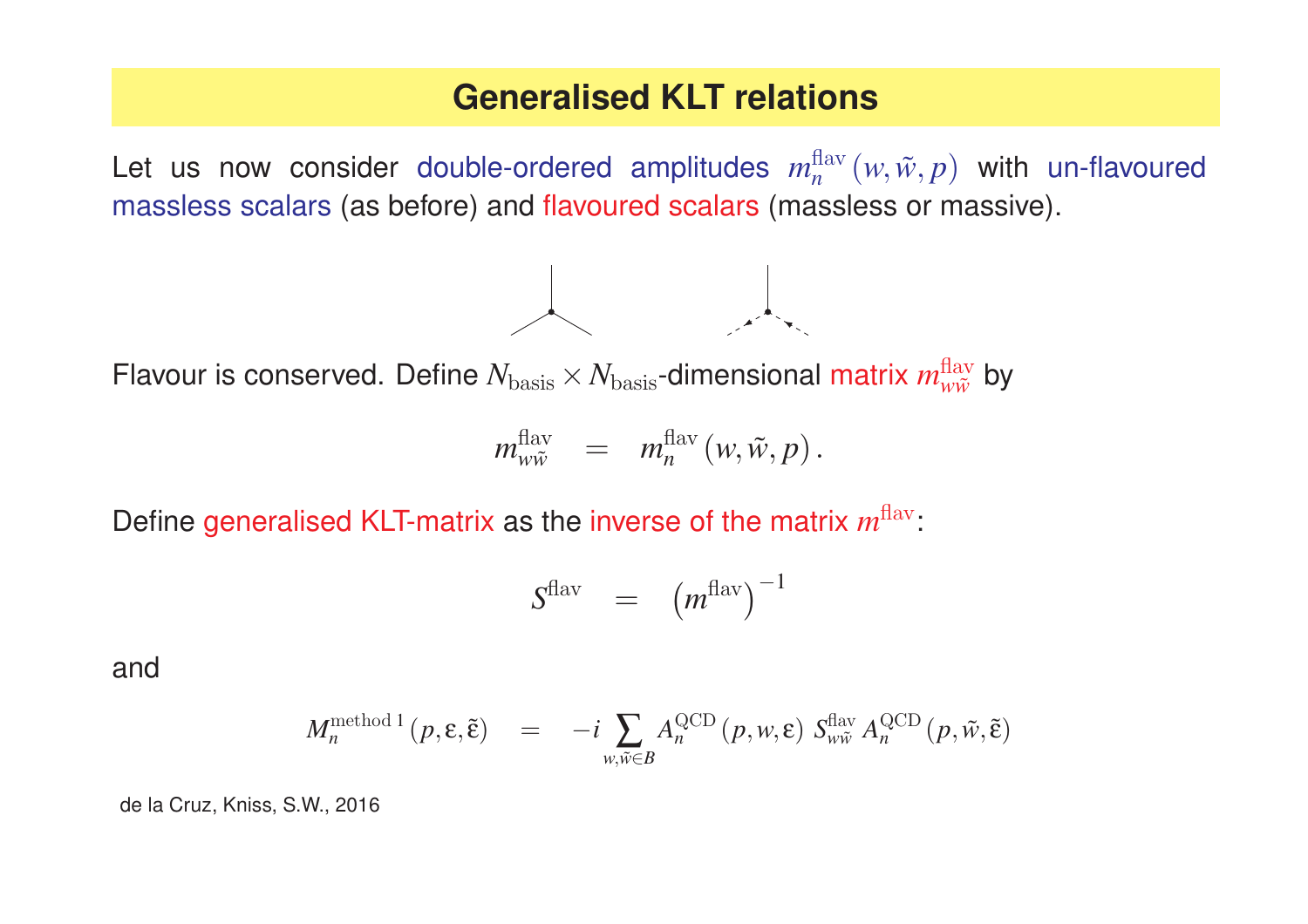Bring QCD amplitudes into the form

$$
A_n^{\text{QCD}}(p,w,\epsilon) \;\; = \;\; i \sum_{G \in \mathcal{T}(w)} \frac{N(G)}{D(G)}, \qquad \quad D(G) = \prod_{e \in E(G)} \left( s_e - m_e^2 \right),
$$

where the kinematical numerators  $N(G)$  satisfy Jacobi-like relations, whenever the corresponding colour factors do.

Then

$$
M_n^{\text{method 2}}(p, \varepsilon, \tilde{\varepsilon}) = (-1)^{n-3} i \sum_{G \in \mathcal{U}} \frac{N(G)N(G)}{D(G)}.
$$

Johansson, Ochirov, 2014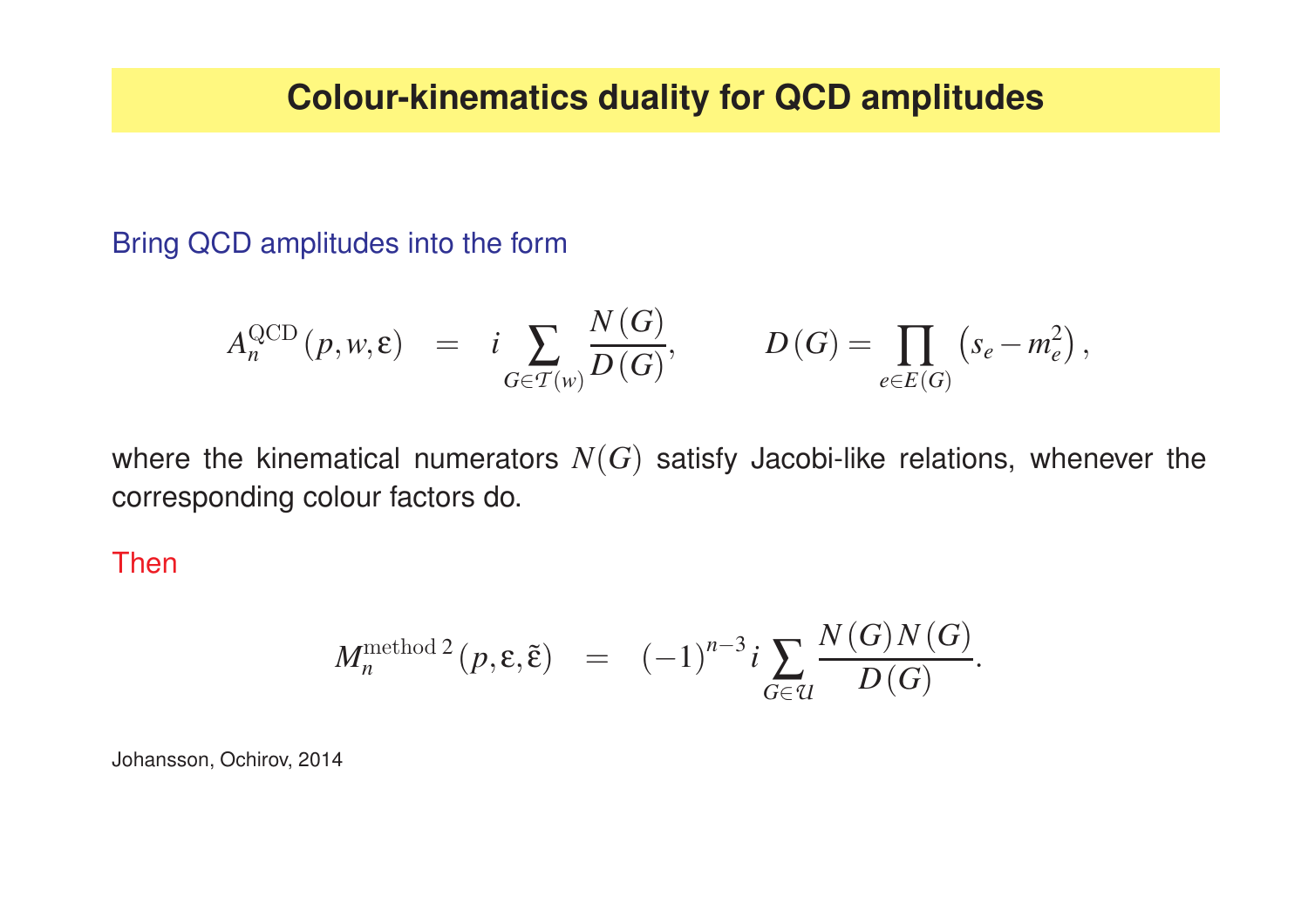### **Conjecture**

• The two methods compute the same quantity:

$$
M_n^{\mathrm{method 1}}(p, \varepsilon, \tilde{\varepsilon}) = M_n^{\mathrm{method 2}}(p, \varepsilon, \tilde{\varepsilon}).
$$

### •  $M_n^{\text{method 1/2}}(p, \varepsilon, \tilde{\varepsilon})$  has properties of scattering amplitudes:

- **–** Invariant under (generalised) gauge transformations.
- **–** The only poles are single poles in the allowed factorisation channels.
- Evidence: All amplitudes with  $n \leq 8$ .

de la Cruz, Kniss, S.W., 2016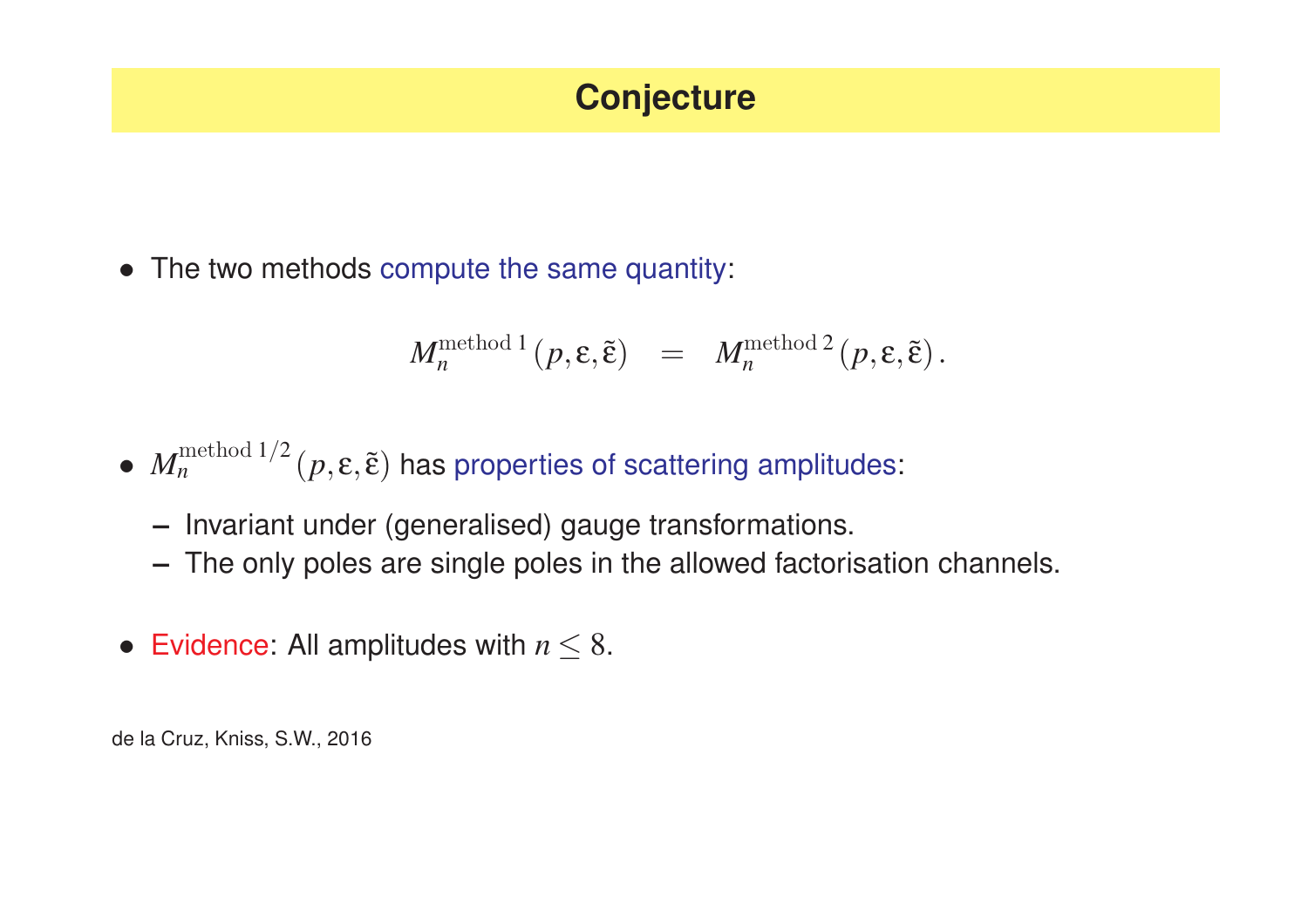### **Spin states**

Gluons and quarks have both two spin states, which we may label by  $+$  and  $-$ .

Double copies of gluons and quarks have then four spin states:

#### ++, <sup>+</sup><sup>−</sup>, <sup>−</sup>+, <sup>−</sup> <sup>−</sup>.

Double copy of gluons:

Graviton corresponds to  $++$  and  $--$ .

The states  $+-$  and  $-+$  correspond to a dilaton and an antisymmetric tensor.

Pure graviton amplitudes: No propagation of internal  $+-$  or  $-+$  states.

This is no longer true with massive flavours!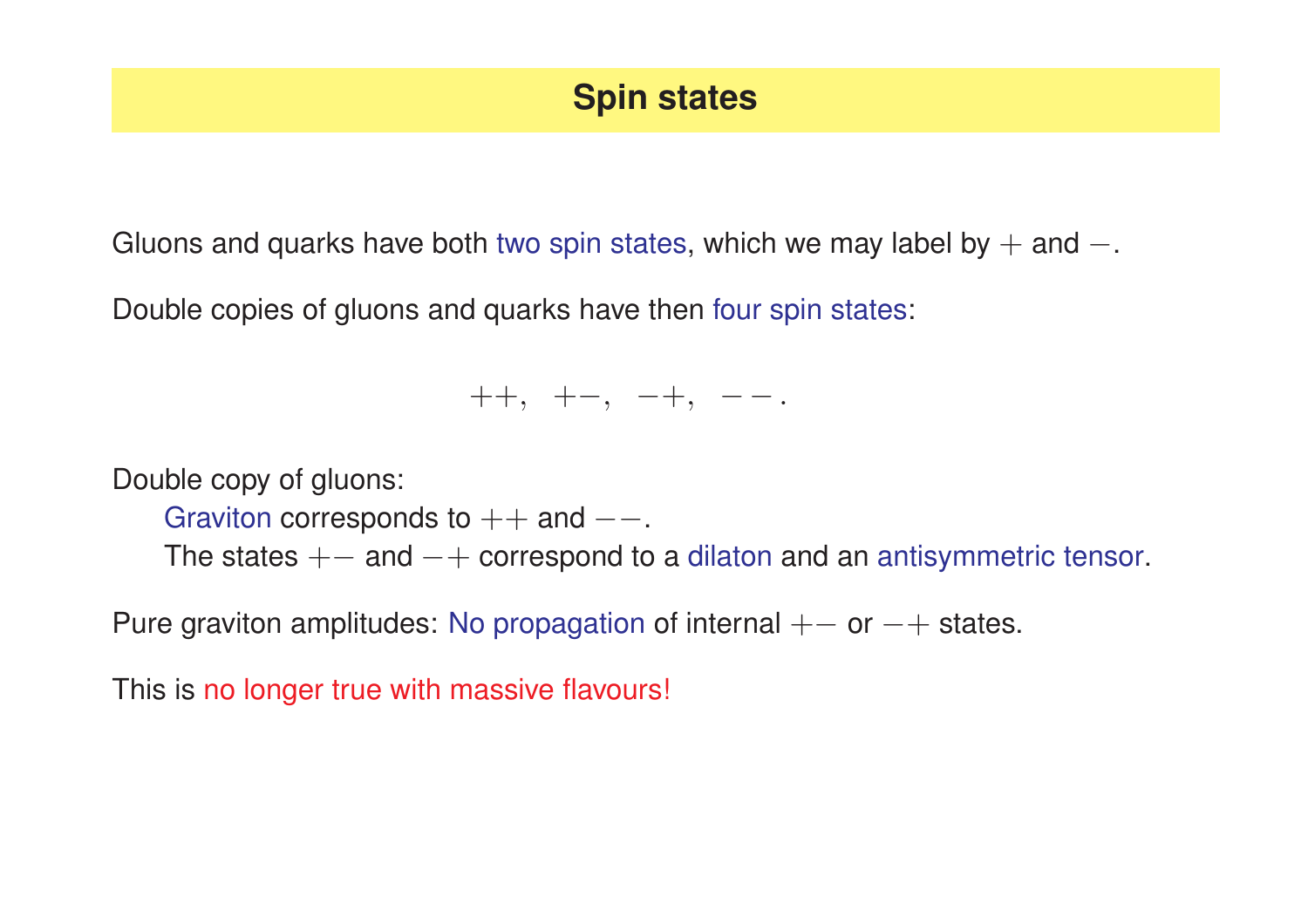### **Part IV**

# **Speculations**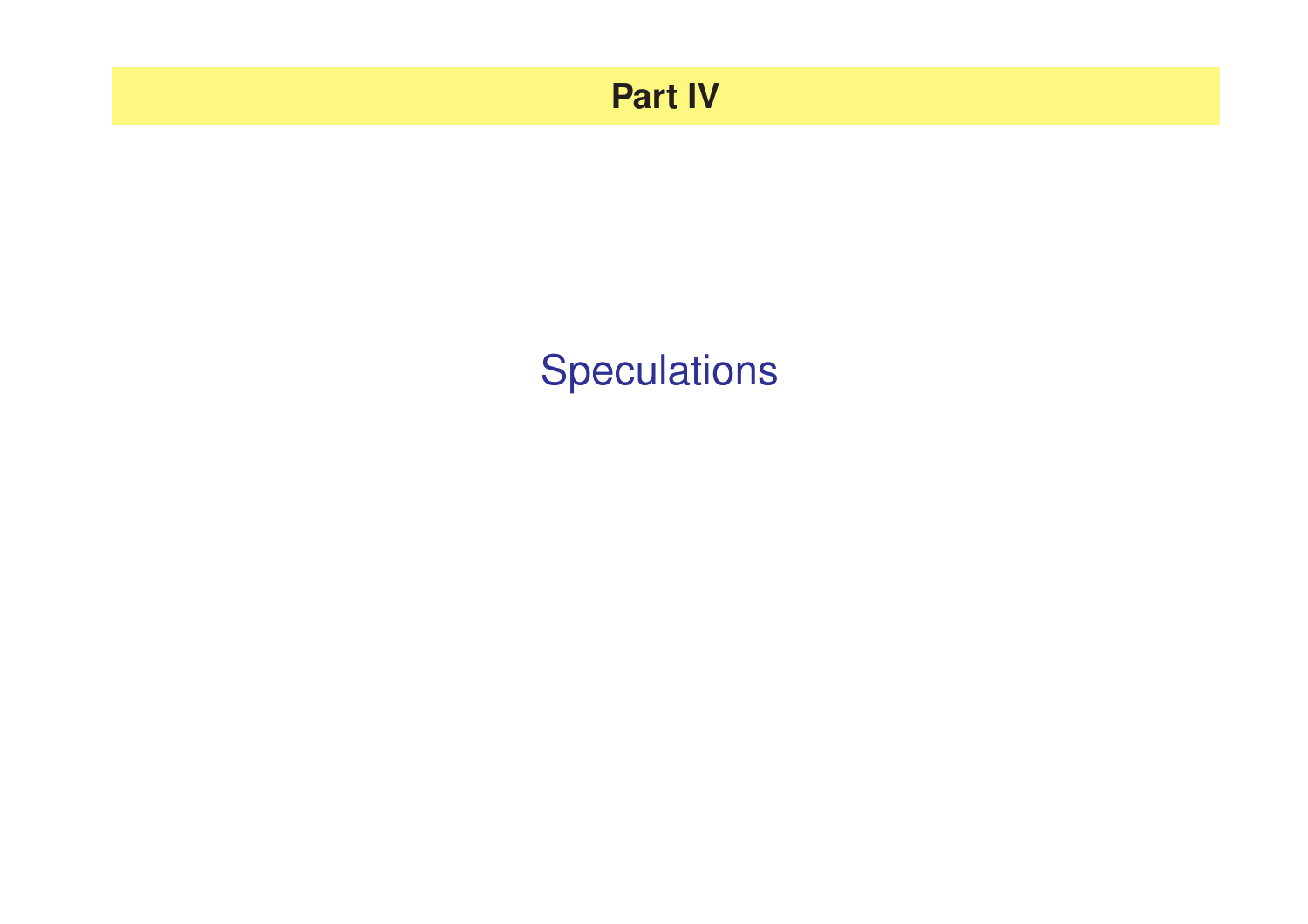#### **Interpretation**

Let's re-insert the coupling:

$$
\mathcal{M}_n(p,\varepsilon,\tilde{\varepsilon}) = \left(\frac{\kappa}{4}\right)^{n-2} M_n^{\text{method }1/2}(p,\varepsilon,\tilde{\varepsilon}), \qquad \kappa = \sqrt{32\pi G_N}.
$$

- Particles interact with gravitational strength.
- Flavoured particles may be massive and non-relativistic.
- All Born scattering amplitudes may be computed.

This defines <sup>a</sup> model for massive non-relativistic particles interacting only with gravitational strength.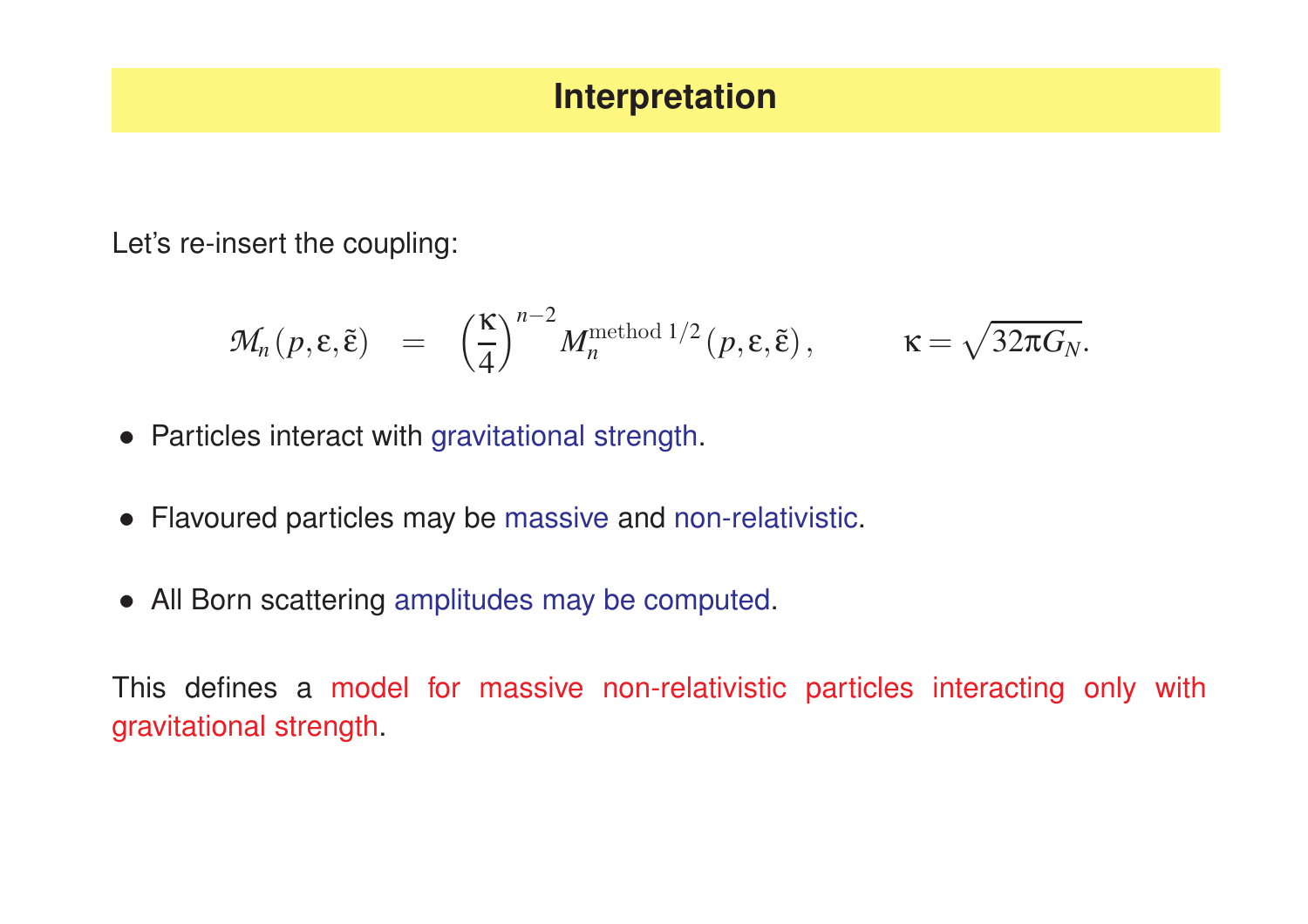#### **Comments**

- Classical limit of massive amplitudes corresponds to an attractive <sup>1</sup>/*r*-potential. Effective coupling larger by a factor 2 due to exchange of  $+-$  and  $-+$  states.
- Might want to remove dilaton/antisymmetric tensor with the help of ghosts. Johansson, Ochirov, 2014
- All evindence on dark matter up to now gravitational. Most experimental searches assume additional weak-scale interactions. Model has only gravitational interactions.
- Open question: Explanation of the relic abundance.
- Independent of SUSY and strings.